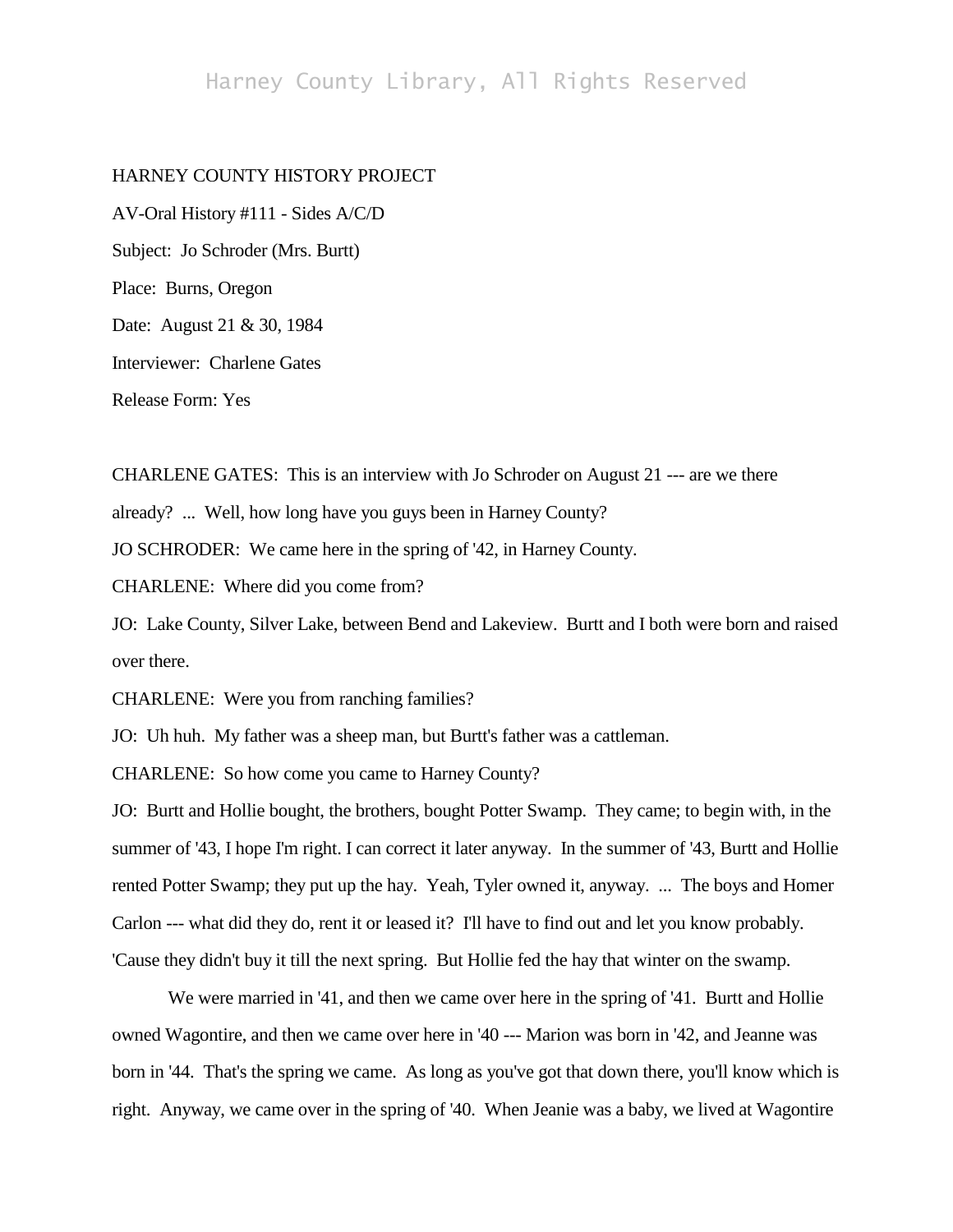that summer. Then, that's the way it was. Then Hollie fed out the hay on the swamp that winter, and we worked ... down at Alkali Lake, down for the state highway, that's right, that winter. Then the next --- '44, that's when we moved. There was absolutely nothing there on the swamp but an old corral that wouldn't even hold a pig, literally. So, they built it up to what it is. That's where Peilas live now. Peilas own it. Okay, that was in '44, and we've been here ever since. It took me a long time to remember that, but I got that straight. That was a long time ago.

CHARLENE: Do you remember what Burns was like? I know it's changed a lot.

JO: Actually, I couldn't help you there; I'll be honest with you. ... I was trying to think of some of the stores that were on Main Street. Fenley's, Roy Fenley had a locker, a grocery store and a locker down about where Bairds are now, in that block, and I'm sure Homer Richey's --- I may be wrong about that. Anyway, I don't know. There was somebody else, too, Macel Lowe. Oh, they had the old warehouse down where McAllister's are. But that wasn't right. Somebody else. I can remember when Bud and Millie (Eshelby) bought their store. But I can't tell you what year it was. You might get that information from somebody else. But I can remember when they bought it, and I actually --- I'll talk to Burtt when he comes home and he can help me with some of these things, and then I can call you too. That's a good idea.

CHARLENE: Okay. You lived out on your ranch for years?

JO: We lived out on the ranch from '44 and sold it to Jack Peila in '59. Then we went --- we lived in town for six months, and Hollie bought the Double O Ranch. Maybe that isn't --- no Darwin Collins Ranch is what they called it, I guess, down in the Double O. And we lived in town for six months, and then we bought the old Whiting place from Leonard Lazarus, and we lived there until '66. And then we moved to the Island Ranch, and Burtt worked there for a year, and then the next year we moved to the Bell A and were there until '70, or '72. We've been here since '72, and we were at the feedlot, at Pat Culp's feedlot. Do you want all this information?

CHARLENE: Sure, that's fine.

JO: We left the Bell A in '69, that's right. And we lived at the trailer court, you don't have to put all that down, but anyway we lived at the trailer court that winter and then we moved out to Pat Culp's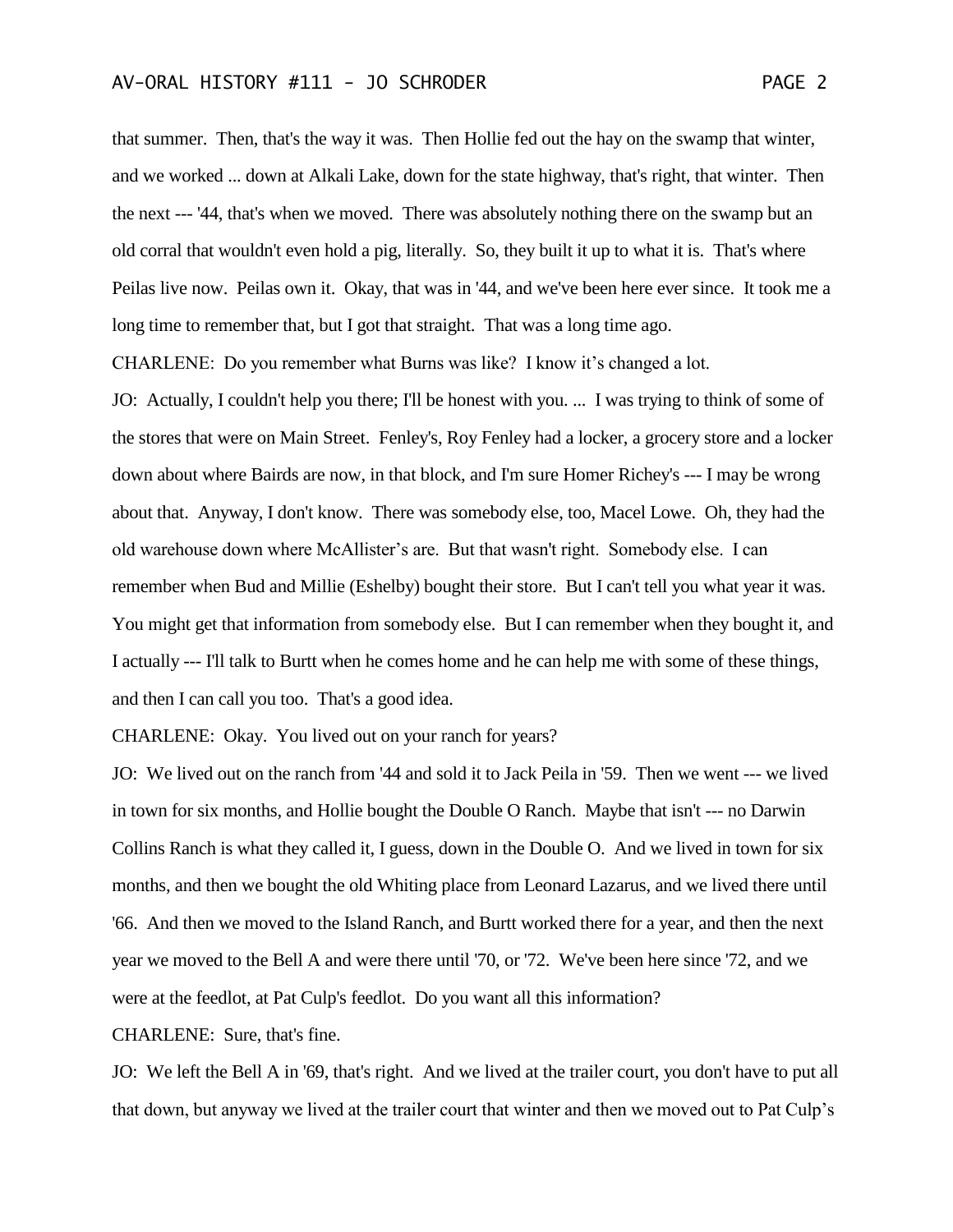in '70 and moved up here in September of '72. Okay, so we've been here since. But you aren't interested in that, what you were wondering about is the town, and I can't remember.

CHARLENE: Well, I also wanted to know what ranching was like, you know, then.

JO: Rough, just like it is now! Yes.

CHARLENE: Hasn't changed.

JO: We had no road for many years out there. Marion started to school in '48, then we cleaned out the dike and put a road on the river and put a road up there. We fought the mud just like everybody else for about three years until we could get it graveled. And then when we got our road graveled, the county didn't have their road graveled for many years. So, I'll tell you it was rough. Winters were rough the same as they are now. Maybe not quite as bad as the last two. But I remember one winter, '49 was a rough, rough winter. But I think it was '51, we had a blizzard that Marion never came home. He stayed at Carter's; Carters lived down here, just as you turn down Potter Swamp Lane. You know where Potter Swamp Lane is, just on the other side of the mill? That lane connects this highway with Frenchglen. They call it Potter Swamp. Anyway, he stayed with Carters for --- from Monday to Friday 'cause we couldn't get through. Just a blizzard, closed the roads. So, it was rough then, same as it is now.

CHARLENE: I have heard it's very hard on cattle.

JO: I think so. Oh, you don't hear, Charlene, of losing so many too often because of the winter. But it's rough on the cattle. ...

CHARLENE: Did you have hired hands?

JO: Haying, usually. We had --- during haying. But most generally Burtt and Hollie did it alone. Oh, once in awhile we'd have a man, but most generally in the winter they --- one winter we had a man all winter. That was the year we built the new house. That was '50 ... '49. We had a hired man that winter, but then most generally the men did it alone. And then Bub helped them all the time too. So, we didn't need a hired man, really. Had lots of hired men during haying, like anywhere else.

CHARLENE: I keep hearing how really hard it is for ranchers here, and how harsh the winters are.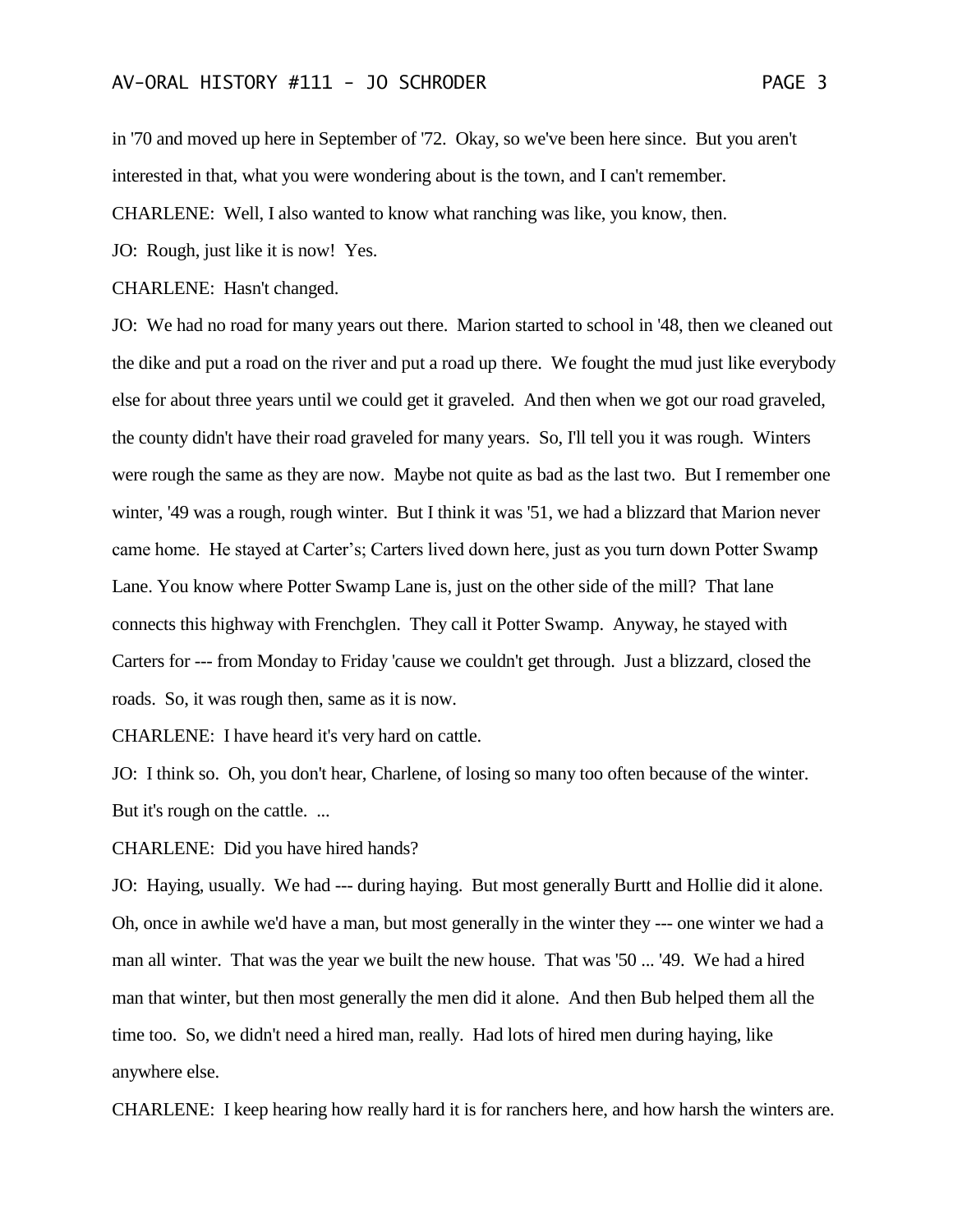I wonder why people come here! They keep coming here to ranch. There must be easier places to go to.

JO: I don't know. They have to love ranching anymore, Charlene, to stay with it, that's for darn sure. I don't think people are coming as much as they used to because of the water now. ... But anyway, I don't think that these winters, they were rough, yes, but they aren't any rougher than South Dakota, North Dakota and all those places, so Burns isn't so bad. Every place has its drawbacks.

CHARLENE: Yeah, that's true. Dusty here ... What school --- did your kids go through Burns? JO: Our kids went to Hines, and then to grade school, and Burns High School. Marion graduated from high school in '60, and Jeanie in '62.

CHARLENE: You and Burtt both went to Lakeview schools?

JO: No, Silver Lake. It's a little town just about halfway between Bend and Lakeview. Still exists, in fact my mother and Burtt's sister still live there. ... We both graduated. They don't have a high school now, but they did when we --- about two years after I left, after I graduated, why they quit high school. So, it's just a little town like Crane, little bigger than Crane, maybe not. Maybe about the same, Silver Lake.

CHARLENE: I guess I must have heard of that. I did want to ask you something about what you remember about the Cow Belles. Was that going on when you arrived here?

JO: I'm sure it was, Charlene. Let's see, the state Cow Belles, the Cow Belles were organized in '52. Ilda May Hayes was the first president of the state Cow belles from here. I can't tell you what year it was that Bub and I became a member, but boy, it's been a long time ago. I'll bet it was in the early '50's, but I don't remember when we joined. I'll have to look up and see when I was county president --- well I'll have to look up, and I might as well do it pretty soon.

CHARLENE: You were state president, too?

JO: I was state president in ... '68, I guess.

CHARLENE: Why were the Cow Belles organized?

JO: As an auxiliary of the Cattlemen, and to promote beef, help to promote beef and make people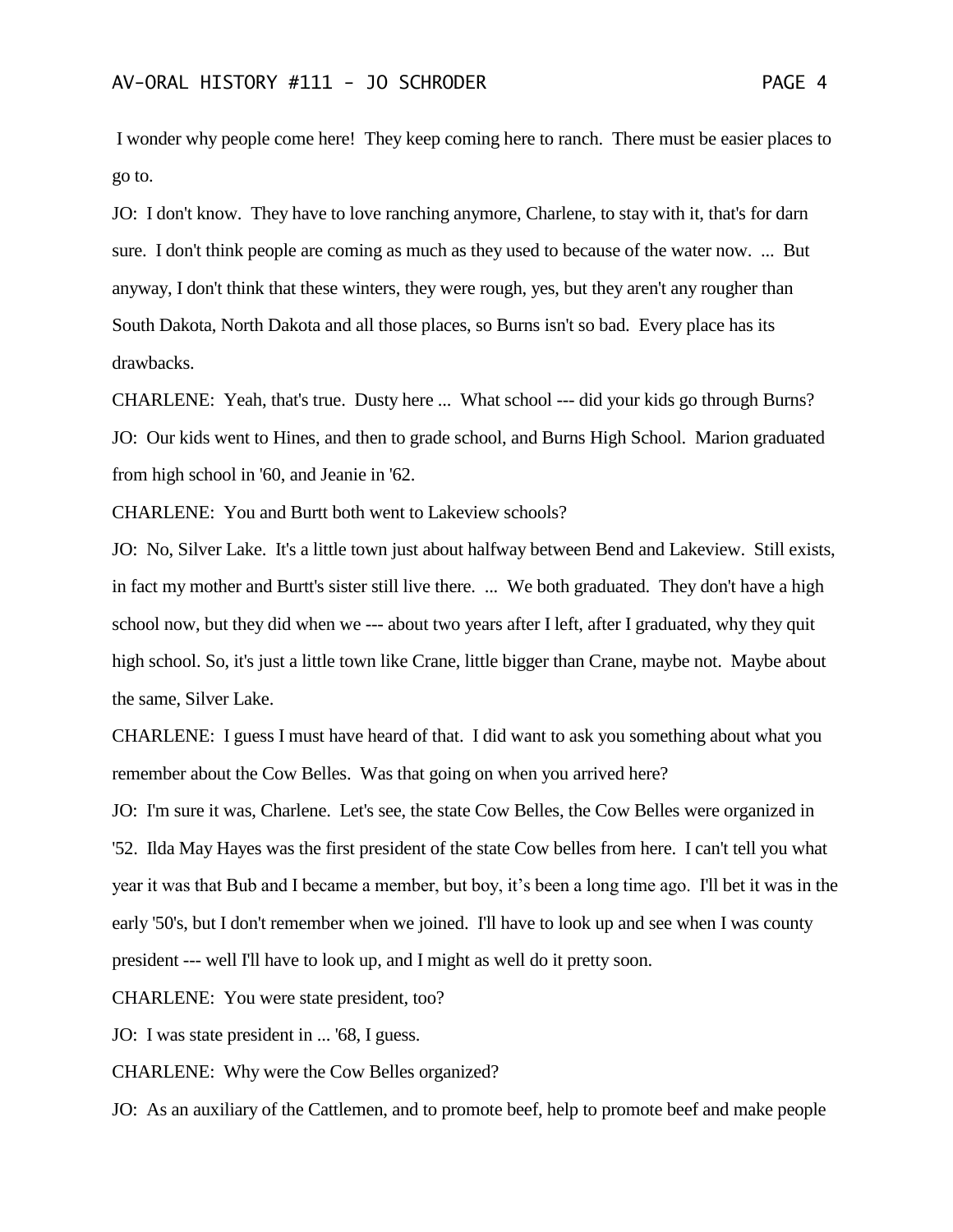in the Portland area, all over the nation, all over the state, aware of beef, the good qualities and use of beef.

CHARLENE: I know some of the traditional things the Cow Belles always have. Don't they always have that breakfast, the breakfast at the Fair?

JO: The Cow Belle breakfast. We've had that since the early '50's. ... The first Cow Belle breakfast was held out in Hines Park with a chuck wagon, and they cooked out there. I think they did that for three or four years, and finally it started raining them out, so then they went to the Armory. We had to go pick up the dishes, bring them and wash them. We used to store them in a shed someplace, or wherever we could store them. Go pick them up and take them and wash them, and then wash them after the breakfast, and take them back. It really was a lot of work at the armory; indeed, it was. Now we have it at the high school, but I haven't been active since I worked. I worked for ten years at the mill. ...

CHARLENE: Do just ranching people belong to it?

JO: ... Any woman that is directly or indirectly interested or involved in the beef industry. ... And then we do have associate members too.

CHARLENE: I know it's been pretty important in Harney County ---

JO: Well Cow Belles are important all over the nation. Really, everywhere, because they have many different ways of promoting beef and making people aware of beef. ... Anyway, that's what the Cow Belles do, make people aware of beef. They have many, many different ways of ...

...

It's an organization generally of the cattlemen that help promote beef in all ways. All over the nation, not just in Oregon.

CHARLENE: I was wondering also, were you active in the Grange?

JO: Never joined the Grange.

CHARLENE: Has that kind of drifted away or ---

JO: No, I don't think so. I believe I heard the other day on the radio, Charlene, that Drewsey or here (Poison Creek Grange) was gong to have a meeting of the Grange. Oh, it's not like it used to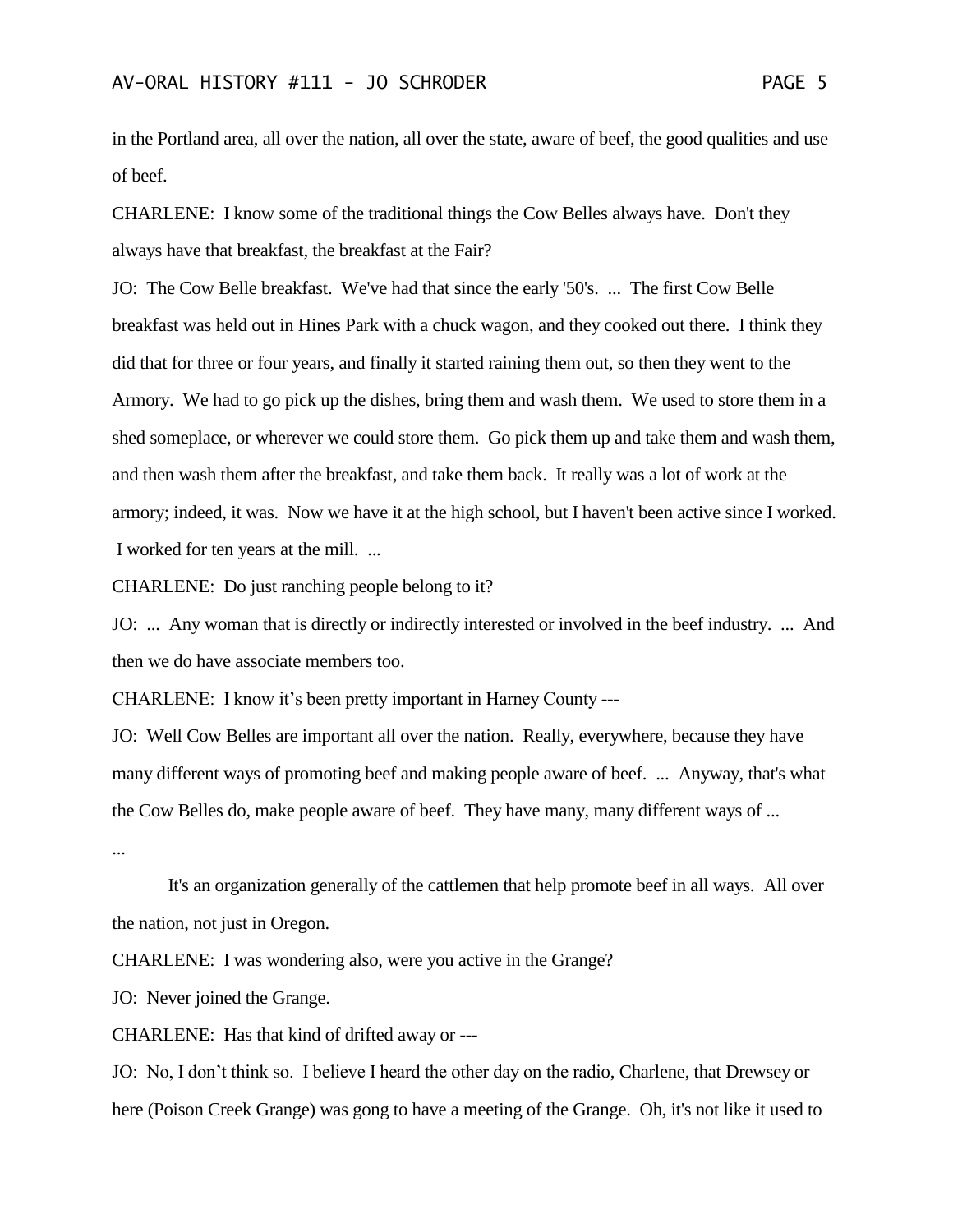be, but --- no, we never did. The only thing was the Cattlemen and the Cow Belles, I guess. ... CHARLENE: I was kind of interested in what people did to entertain themselves before, recently when TV took over.

JO: Well, we always had lots of fun branding. We'd get together and brand different places. But dances at the Grange Hall mostly. Yeah, there were lots of dances at the Grange Hall. That was before --- well, I guess the Antlers has always been here for many years. ... And card parties. ... But that's what we did mostly, that was our entertainment. What little bit of entertainment we had - -- Burtt always worked. ...

CHARLENE: I can remember when I was a little kid, there seemed to be more community fun activities that people did.

JO: They don't have time anymore. They can't get together anymore.

CHARLENE: I thought people have always been fairly busy.

JO: They're always busy, but when they used to go in the wagon, why they'd have to stay all night. No, I think TV has ruined all that, because there isn't any need of going anywhere, you just sit and watch TV. That's all I can say to you, but I'm sure there were many other things we used to do. But we really did have lots of fun getting together in the spring and the fall, or spring and the early summer, and helping different ranchers brand and make a day of it, and they came and helped us. And dances, and I don't know, I don't know what else.

CHARLENE: Actually, I don't think I've ever seen a branding. What do people do --- is that once a year?

JO: They do that in the spring, and then they usually gather them off the spring range and re-brand them before they, again --- the calves that have been born --- again before they turn them out for the summer range. I don't think they had the fall brandings as much, Charlene, really as they did the spring brandings.

CHARLENE: That would be just several ranchers get together? They don't do each one's? JO: Yeah, they roped them. One roped the head, and one roped the legs and then they branded them. Now they have calf tables. They run them through a chute and put them on this table that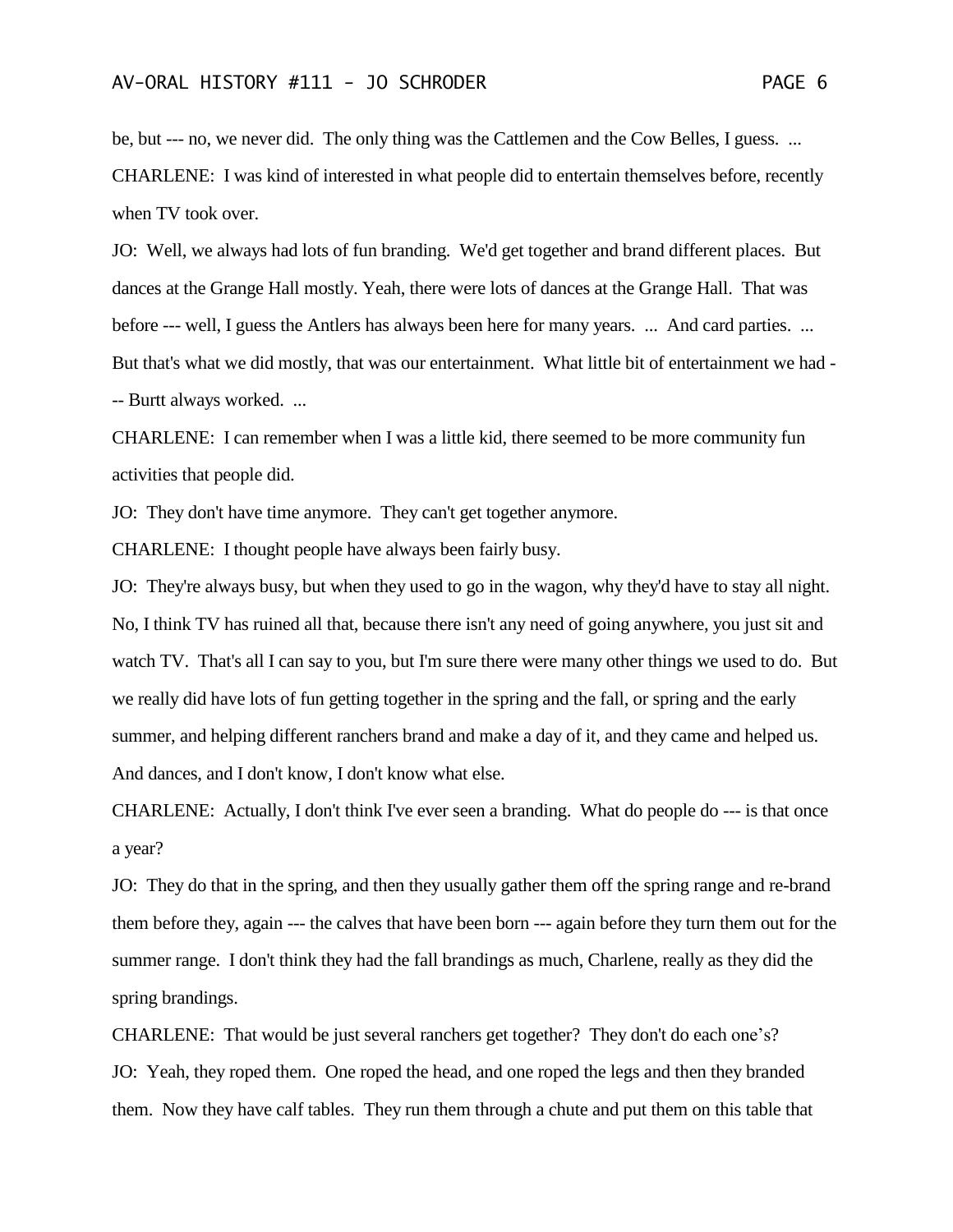holds them solid till they get it done. They don't have to --- The old-time ranchers still use horses. But there's a lot of ranchers that use the calf table, too. I know Burtt helps Dick Hotchkiss once in a while, and he has one. Well, they're much faster. You can brand a lot more, but it isn't near as much fun.

CHARLENE: I guess people don't learn to rope ... That's too bad.

JO: The ranchers just like to do it and enjoy getting together, just like the ropings at the rodeos, you know. They still do that. I guess that's the reason. But times have changed all the way around. But anyway, we used to brand in the spring, and then we run the cattle on Wagontire, and used to go out about two weeks every summer and gather the cattle and brand them. They still ran out there all summer till fall at Wagontire. But we had two brandings a year.

CHARLENE: How long did each one take? Several days, I suppose?

JO: Branding, you mean? Oh, they usually do it in one day. Of course, one ranch would have several brandings because they would, we'll say, gather a certain field or something and brand them, and then they'd have another bunch and brand. But usually, two or three days in the spring. ... CHARLENE: Oh gosh, anything you can remember about in the earlier days, before the '60's. Because I know that Burns just, the whole country really changed pretty radically in the '60's. A lot of social changes. I can remember the '50's pretty well. But I don't know much about ranching. JO: You were growing up about that time, so you would remember it.

...

When we first came to the country, why we stacked hay with a Jackson fork, with a team, or Burtt always had just one horse that pulled up the Jackson fork.

...

CHARLENE: I didn't realize --- there must have been a lot of technological changes.

JO: Oh, my lands yes, Charlene. You don't even know what a Jackson fork is, really. ... Anyway, it was a great big fork, Charlene, that they set over a buck load of hay, see, they'd buck in the hay, great big load of hay, and they'd set this fork on it. Then a fellow on a horse and a wagon ... on the other end of the haystack, Charlene, would pull this load of hay up onto the haystack. And when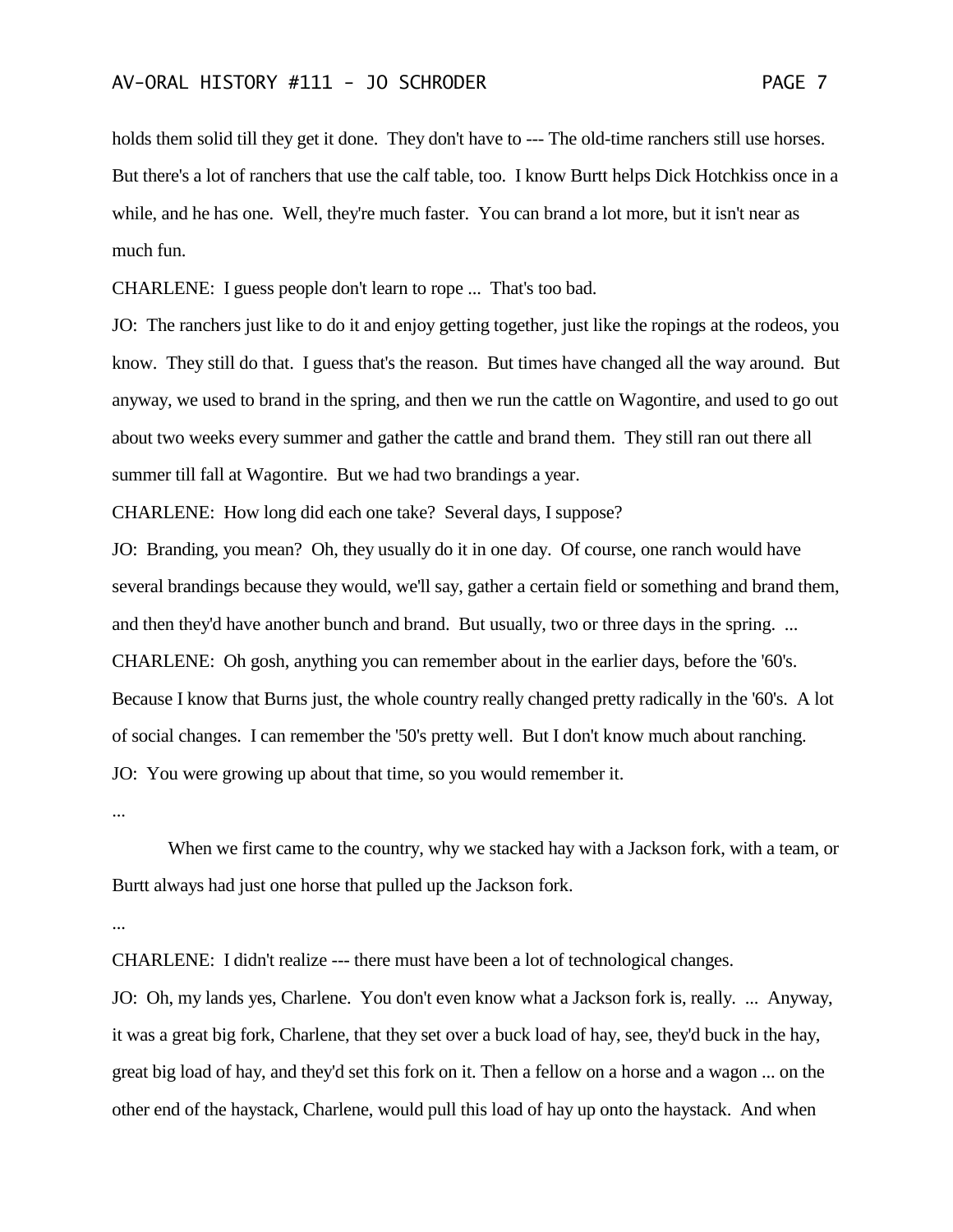the stacker got it where he wanted it on the stack, he'd put up his hand or something, and then the man would trip it, and it would drop it right there. Then there was another person on the other end of the stack where it originated that would pull that, ... pull that back, get ready --- the nets. ... They had nets, chains that they straightened out here, and this fellow on the east end would straighten it out, the hay buck would bring in a load of hay, then he would fasten it on the top ... but then they'd signal to the one on the other end and he'd pull that load of hay up and the stackers would have them dump it where they wanted it, and spread it around and the man on the east, on horseback, would pull it back, and then the net-setter, now it's coming back to me, would reset the net again. Now that's the way they stacked.

CHARLENE: Yeah, that's really interesting.

...

JO: Then they loaded the hay --- this is what I'm talking about, the Jackson fork. Yes, when they loaded their wagons to feed out the hay, then they used the Jackson fork. ...

And Burtt had one old horse, just the one old horse that was the best old fellow in the world. His name was Prince, and Burtt would just holler at him, and he would pull that load up and Burtt would dump it. And one time --- I might even tell you this, I mean it was something kind of funny. He was a stud, and in the spring, there was a mare across the fence --- oh, I've laughed and Burtt was so mad --- he pulled this way, and usually they went straight. They knew what they were doing, you know. And then they'd holler, and they'd back up, so of course he just kept going. And he tipped the Jackson fork. Oh it's, it was a great big wooden platform with this fork out there. He tipped that over --- (Laughter) That was kind of funny. ...

Now that's what they did when we first came to the country, that's how we hayed. And we hayed like that till we left the swamp. ... Anyway, when we first came to this country ... we had horses over in Silver Lake before we moved here, and then they bought their first tractor the spring before they moved here, I think. So, they had one or two tractors when they first came to the country. Always fed with a team until ... But the tractor took it out of the haystack and put it in the wagons, of course.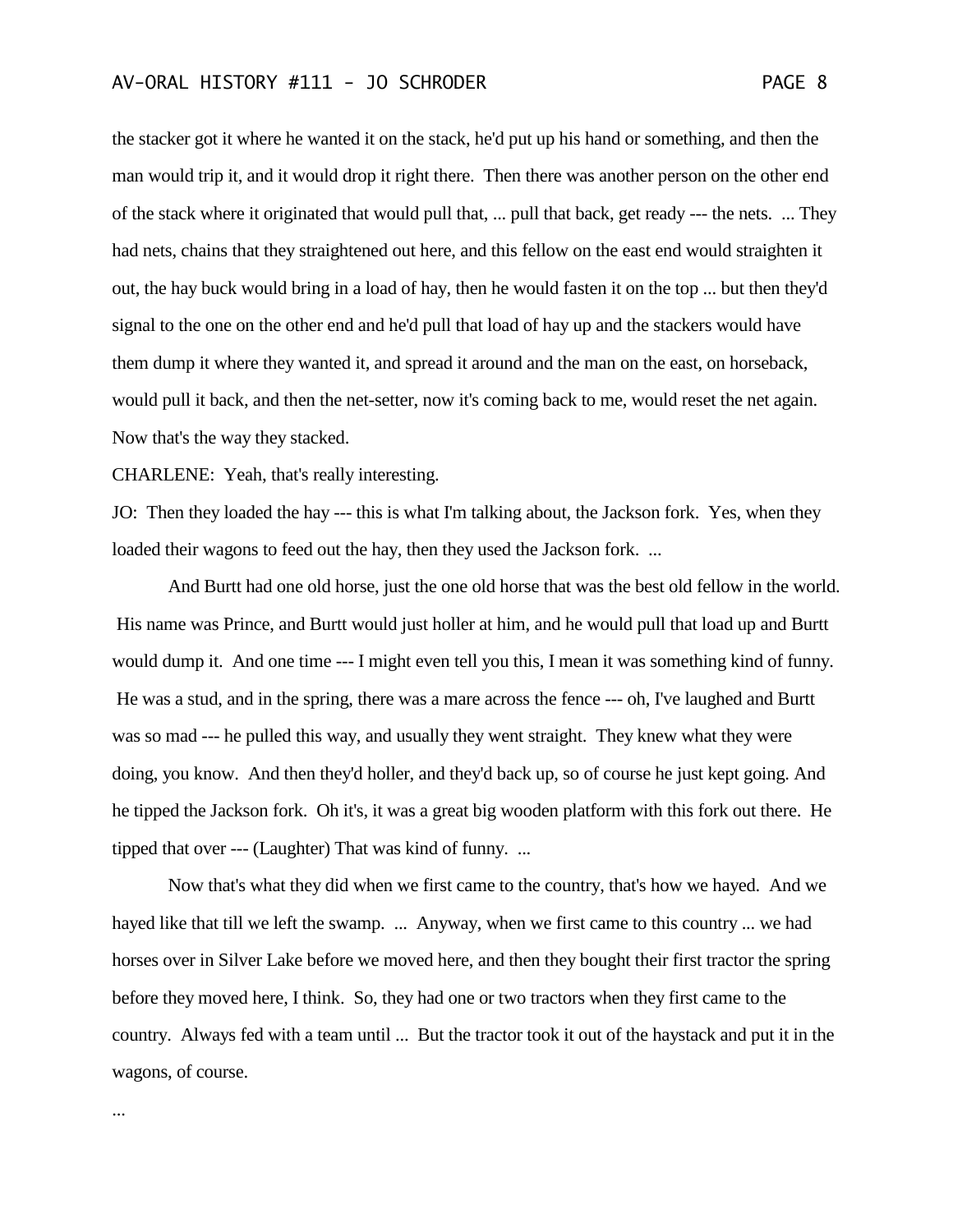We left the swamp in '59, and then there were still changes through the '60's, in the way that they ranched and how they moved their cattle and ... the boys had Wagontire until we sold in '59, and they always trailed their cattle out there three days. Peilas still do too. But there's a lot of ranchers now truck them. There are lots of changes.

...

#### TAPE 2 - SIDE C

JO: Now I think I told you all that about the Jackson fork. The place we bought was Potter Swamp, was Miller and Lux, and we bought it in '42, and there was nothing there. We started from scratch and built a new house in '49. Had no road until we cleaned out the river channel in about, I figured '47, and started the road 'cause Marion started to school in '48, and we fought that for years. For many years, I mean for probably five or six years, the mud, anyway --- till we --- the county and us both got it graveled. ... I'm sure she's got that information, how they hayed years ago. CHARLENE: I don't know, I don't know what she has. She may, or she may not. I'd like to know myself, because I don't know any-thing about haying. Makes me sneeze, that's all I know. (Laughter)

JO: I was trying to think --- we hayed, we must have hayed with horses when we first came to the country in the '40's. Of course, we had one tractor, but we had the old-fashioned mowing machines. Yes, it was pulled by a team, of course, and raked, and hay bucks with the team. And we had one tractor when we came to the country. Burtt and Hollie bought it before they came in '41, one tractor. And then later on before we left in '59, we had done away with the horses then, of course, and had new tractors.

But the way we stacked was --- had bunches of hay bucked in big bunches, and then the hay buck came and brought it, and put it on this net that was laying on the north end of the stack, we'll say, south end of the stack, doesn't matter --- on the net. And then when it was set, why then they pulled it up on the haystack to the hay stackers on the other side, and then the stacker hollered, and when he got where he wanted --- they had spread it around some, of course, but not as much as it sounds. It'd depend on the stacker. A good stacker didn't have to, but one that didn't know what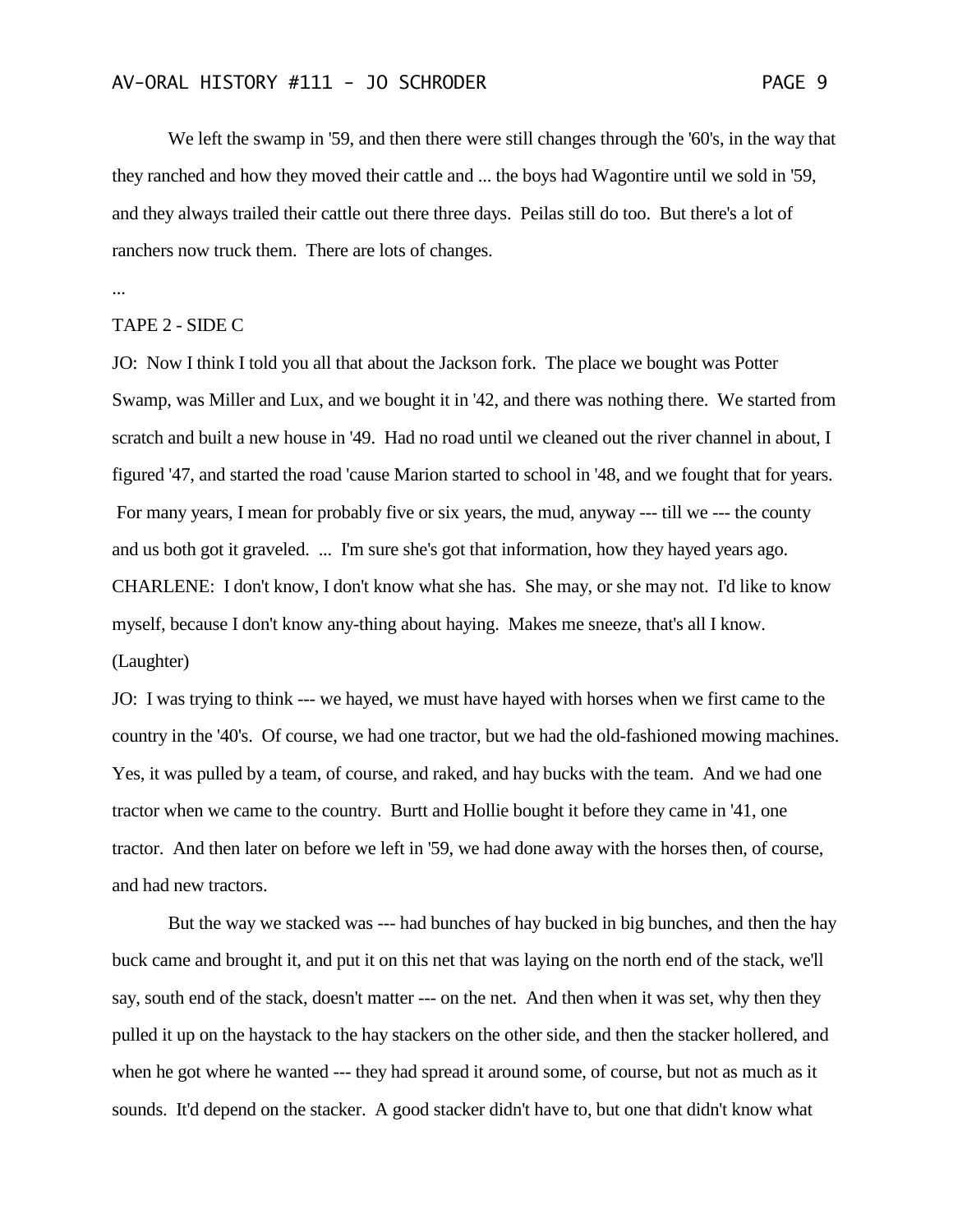they're doing did pitch a lot more hay.

And then the man on the horse pulled the nets back, and the net setters they called them, and they'd set it and get it all ready. And the net came up like this, and they hooked it at the top, and then they just pulled it up on the stack.

CHARLENE: It must have been very hard work.

JO: They knew nothing else, you know, because that's all they'd ever done, really. Now it would be hard work to go back to it, Charlene, yes it would. Because now they have these great big, big, big bales. 'Course they have to buy expensive machinery to handle them too, but the big bales, round or oblong bales, and I don't know how they feed them out. I really don't. They must take that fork that they load them with, stack them with --- that's the only way they could get them out, 'cause they couldn't be handled. So that's the changes.

But it was just like this, we never had any other equipment, only tractors in place of horses before we left the swamp in '59.

CHARLENE: Was that a common practice? A lot of people were still using horses at that time? JO: They used horses until; oh, I don't know when they started. But as I say, when we came in '40, '41, '42, '43, we had one tractor, so you just gradually added more. I know one of our tractors burned, I remember that, backfired or something and we lost the tractor, but it didn't start a fire. Well, I think maybe we might have had three tractors, Charlene, but I'm not sure. ... But then you gradually got rid of the horses, I would imagine by the '50's, I never asked Burtt, but I imagine by the '50's then tractors took over.

CHARLENE: It was kind of everybody?

JO: Everybody, not just us, but --- and perhaps we stayed with horses longer than we did before, you know. But the first two years we were married, Burtt hayed, contracted hay in Paisley at the ZX, and that was all done with horses except, yes, I remember, this was interesting, Charlene, we were married in '41, and Burtt broke down, somewhere out in the field, and so he came in and got a part ... I had forgotten how many horse mowing machines they had --- but the field was so big that it took one round, till noon, quitting time. I mean that's hard for you or even me to visualize, but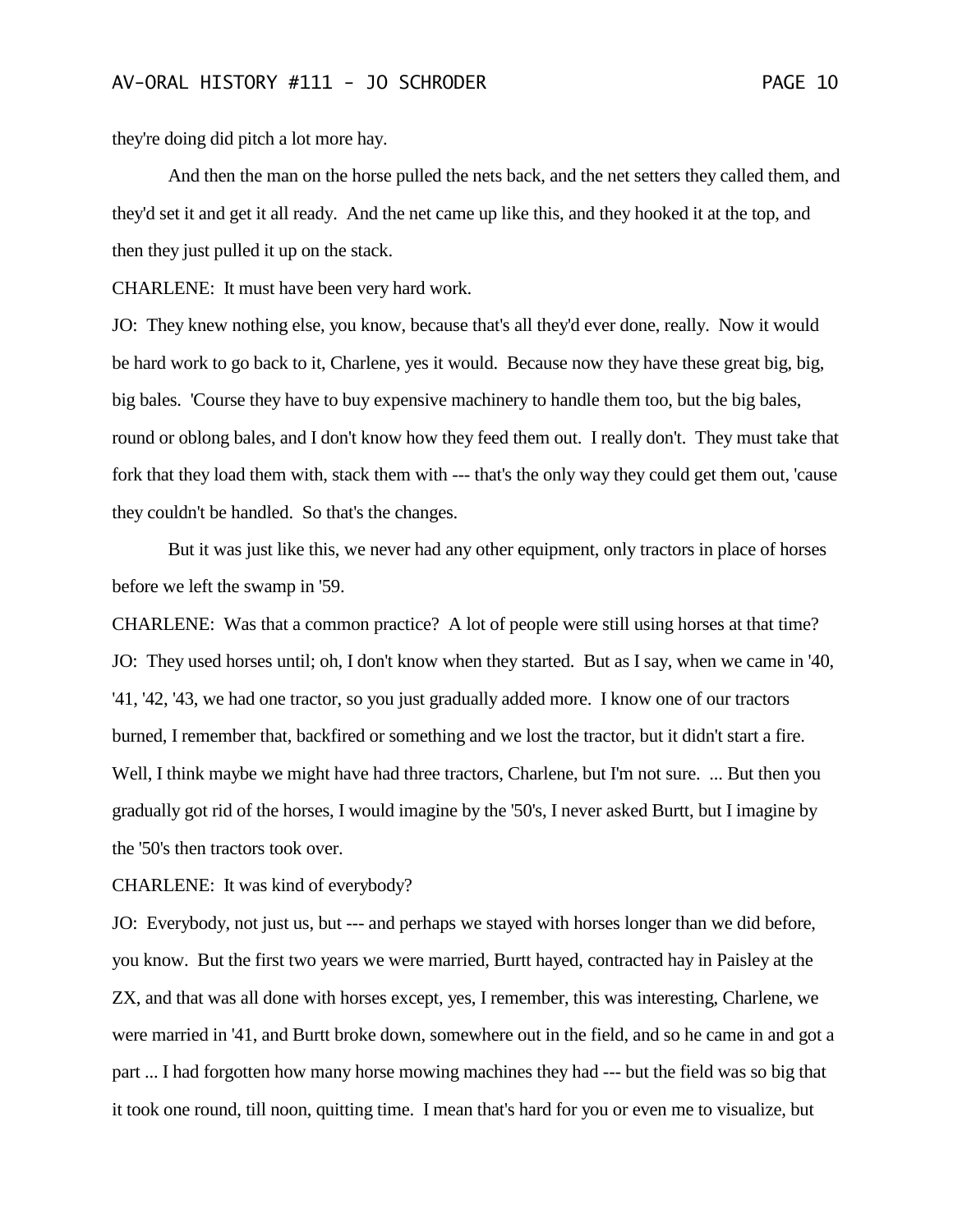just one round until they had cut it down a little bit. I don't know how many mowing machines they had, five, six, seven, eight, you know, I don't remember that really, Burtt could say, but that isn't that important. But anyway, then they all went to tractors and used to --- well, they had to get a mowing machine that fit on the tractor, of course, and now they're, now it's swathers and --- you don't very often see any --- Virgil Millicent still has the old mowing machine, tractor mowing machine I mean, but then there aren't many left.

CHARLENE: Well, did you have special horses like the workhorses, or were they just quarter horses?

JO: No quarter horses, I'm sure. ... This one I was telling you about the other day, that tipped the derrick over. The stud horse you remember I was telling you about him, yeah, he was a great big old fellow, and I remember one time, oh many times, I got stuck in the mud coming home. Burtt would just take him, just him alone, and he'd just pull that old car, yeah he pulled the car out of there. But they're big old horses. Naturally, you know, there was lots of difference between a workhorse and a saddle horse...

I was Harney County Cow Belle president in '66, I looked up this morning, and then I was state Cow Belle president --- Oregon Cow Belle president in '68. And they are an auxiliary of the Cattlemen, and do different --- lots of advertising, different projects to advertise the beef, like Father of the Year. When I was state Cow Belle president, I remember one throughout the state, over the whole state, a man was chosen to be Father of the Year, and we was interviewed on TV stations ... He and his family was brought to Portland, I think maybe for two nights, all expense trip paid. And I can't remember what else he got, I'm sure they must have given him beef gift certificates, which we sell all the time. But the man that was, I think he had a --- goodness I've forgotten, but he had a big, big family and even told something funny when they were interviewing him. Somebody asked him how many grandchildren he had. He said he didn't know; he hadn't been to the post office yet. But anyway, that was one project. And then they usually gave away -- now they give away a roast to the equivalent of the new baby, first baby born --- first of the year, that poundage-wise, to the first father of the year.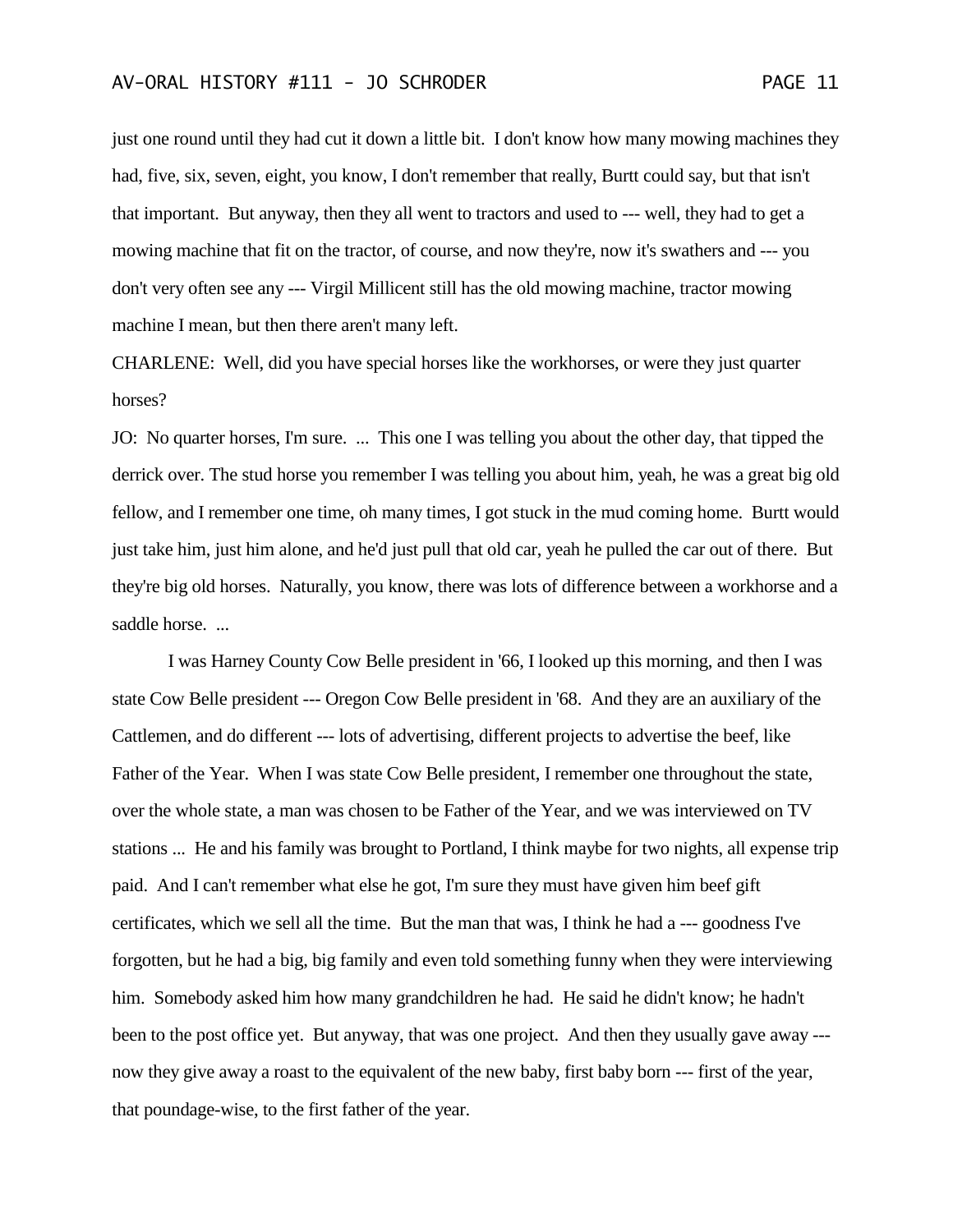But the money-raising project for Harney County is the Cow Belle breakfast, and that was started, Charlene, I think in the late '50's, we'll say in the '50's sometime, '55, somewhere like that, and they had a regular old chuck wagon. I've forgotten who it belonged to; I should know. It's all up in the library. If you're ever interested, you can read those books and really you'd be interested in it. And they cooked outside, of course it was in September, at the City Park, Burns City Park, and it wasn't long, of course, till it was rained out. It was rained out, so then they moved to the Armory and stored their dishes, as I told you before. We had to go and wash all of the dishes because they were so dirty. Yeah, it was lots of work; it really was lots of work. And we were at the Armory until, I couldn't tell you because I went to work in '72. ... But we've been at the high school for ten years, I imagine. But we don't have to wash the dishes beforehand, thank goodness, and they have a dishwasher, which helps. And it really is much easier now.

And then in the spring we have the beef luncheon, which, for a long time, all meat, everything was donated by the Cow Belles. So, just about everything we had was profit. We do furnish the meat. The Cow Belles buy the meat, and then the salad and desserts are furnished. So that's in the spring and then in the fall is the, seems like they have one --- oh, the beef gift certificates, that's throughout the state --- \$5, \$10 and \$15 dollar denomination. And they can buy beef with them in any grocery store throughout the nation, literally. There are some that don't know what it is, but it's supposed to be an overall.

And the Oregon Cow Belles have started, since I haven't been active, they call it an Adopt-A-School Program where any Cow Belle organization adopts a school down in the valley, we'll say they

--- usually it's a grade school, not always, but it's a grade school that has a junior school, high school. And they send money for their home economics, to use for their home economic cooking. And I think Cow Belles, Harney County, sends a \$100 to schools, and they send a \$100 during the year that they use to buy beef to experiment and cook with. Otherwise, a lot of the schools don't have hardly --- well the one that we have, it doesn't matter which one, the name of it is, the home ec. teacher told Anna Jane Prickett that they didn't --- \$25 I think or something like this for the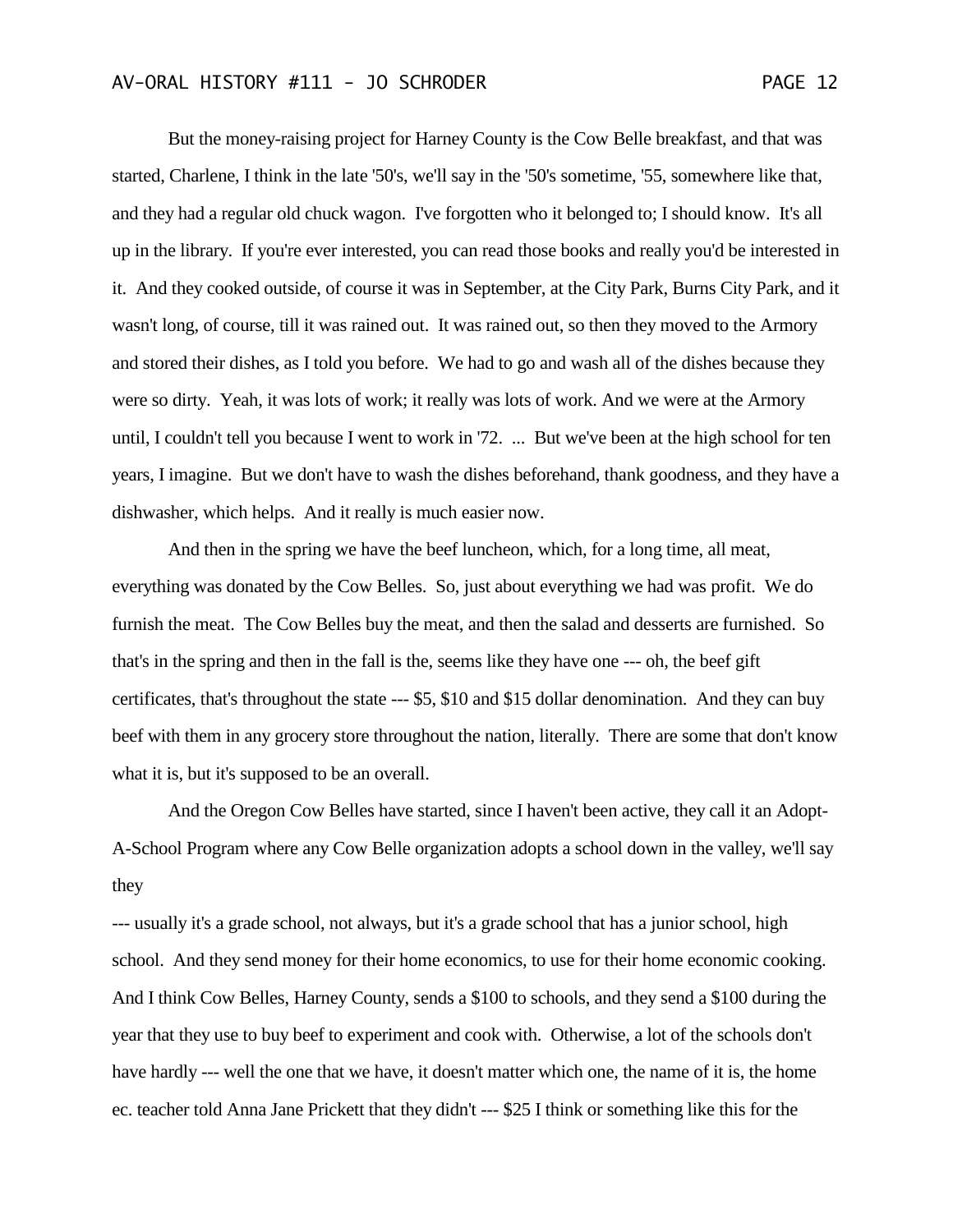whole year. Well, you know, you can't buy much, you can't buy much. But they use more hamburger, many people do, but that's what they buy. But we try to help them get good ideas, new ways. That's one thing the Beef Council does, recipes for low, economy cuts of meat. And then now, the last three years they have, no I think they pay their own way, but we have invited the home ec. teacher from both schools, and they choose two children, mostly girls, but a time or two a couple of boys have come, to spend a couple of days on a ranch. Something they've never even thought of. And most of them, several of them have written to see if they could come back, and in fact, one girl has spent two different summers with Peilas, from there, just helping. But anyway, it's good education for them, too. So that's some of the things the Cow Belles do.

...

CHARLENE: You know, getting into ranching and the young people going out and learning what it's all about, you really don't just say, well, I think I'll be a rancher when I grow up, and decide, if you've never been. You really have to kind of grow up on it, in a ranch, don't you? JO: I think so. Although I know two boys that didn't grow up on a ranch, two men, I mean, that love it. But no, you have to love it because cow prices won't get you anywhere anymore. ... People just can't realize what it costs the ranchers for machinery and stuff. Eight, nine, ten, fifteen thousand dollars for a swather. No, I'm not kidding now. ... Lots of ranchers are going under now because they over borrow. ... You see a rancher out in an air-conditioned swather, I don't honestly know how much they cost, but boy, they cost ten, twelve, fifteen thousand dollars. They think that they have a lot of money, but they don't.

...

Cattlemen don't lose every year, but perhaps when they do have two or three good years, we'll say, that they can get ahead enough that they --- unless, like I say ... anyway, they just borrow and borrow and borrow until they just can't pay the bank off, and that's all. It's nobody's fault ... I don't know why it's down ...

CHARLENE: I suppose winters like these have been hard.

JO: ... Oh, I think that through the years, we've never had the snow like we have now. Lots of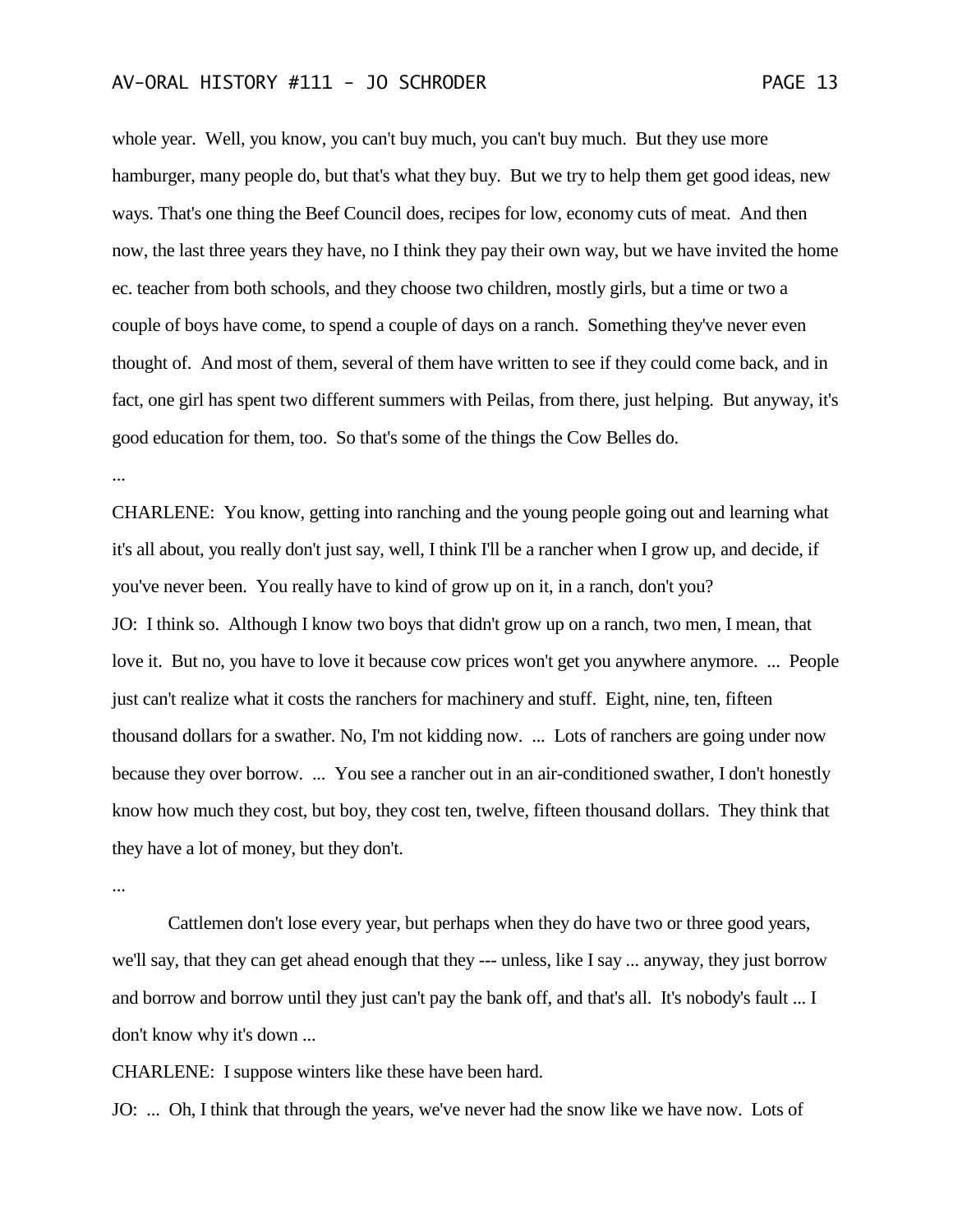snow, but never, like I said, '49, Charlene, and '52 and '56, that I remember was lots of snow winters, but never anything like this, naturally. And then you'll have a mild winter where there isn't --- you have to have snow in the mountains yes, we have to have snow in the mountains to fill the rivers for flood irrigation. 'Course now it isn't so much flood, but when we first came it was all flood irrigation, and if we didn't have a hard winter with snow, if Baldy up here was, Burtt used to say, was bare by the first of April, there would be no water for irrigation. There had to be enough snow up there to stay on until the first of June, and then we were sure to have enough water. And we had water rights. Somebody above us that had bought the ranch and had an earlier, like an 1885 water right we'll say, and ours was 1889, they got their certain amount of water before we got ours. See that's the way it was --- So that was all flood irrigation. Well, the meadows are still flooded, but they have so much more grain and alfalfa now that is irrigated by pivots. So that's just give you an idea.

CHARLENE: Is there more farming now than there used to be?

JO: Well, I think there's more irrigation, although lots more alfalfa than there used to be. But they still have patches all over Harney County, nine-tenths of them, shall we say, still have the meadow hay. And I just imagine, no not most of them, but a lot of them are still flood irrigated like we used to. But I'm sure there's a lot of them that have the irrigation pipes too, now.

CHARLENE: How many, I don't know anything about ranching, but if you wanted to, if beef prices were sort of okay, how many cattle would you have to raise to make a sort of a decent living? JO: As I say, I'm just not that much of a businesswoman. You'll have to go to --- if you were interviewing ...

...

JO: It's interesting where we lived, I mean how we started from scratch and so forth, and there was nothing there when Burtt and Hollie bought that place in '43, nothing but an old corral that wouldn't even hold a pig. And I'm serious. So, we really started from scratch. Jack Peila bought it from us in '59. Yeah, Hollie went to the Double O country and bought another old, the old ... the Cote family owned that ranch that Hollie has. And then we moved to town, and then eventually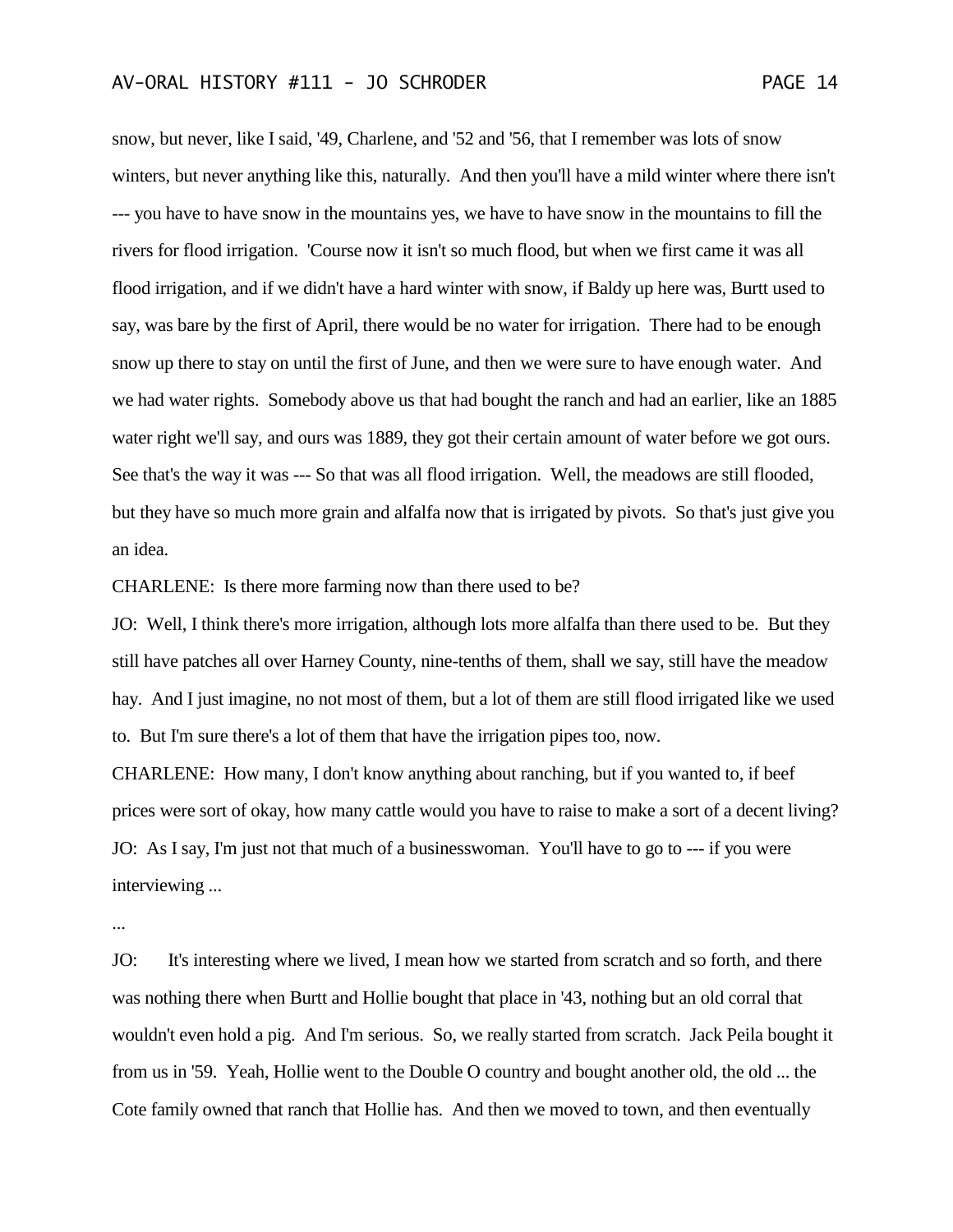bought the place that Hoyt's have now, the old Whiting place, after the boys separated. ...

CHARLENE: I was interviewing Agness Brown the other day ... and she mentioned this term -- do you know what a "Jim-wagon" is? She was talking about ranching way back.

JO: ... I think maybe they might have called the Jim-wagon the pull-up cart, that I was telling you they pulled up the hay on the nets up on the stack. ... But different ranchers called different things different names, too. Where Burtt might have said a "Jim-wagon" for what I'm talking about ... Now, is there any other term? Burtt's out at the shop, we can ask him that you were wondering. CHARLENE: Well, let's see. There's so many things I've heard all my life that I just have kind of taken for granted, but when I think about them, I don't know them. Let's see, you say, "buck hay"? JO: Yes. ... It was a machine that either hooked onto --- the horses pushed them or the tractor, but it had teeth. ... And it ran into the raked hay. They left piles like this (drawing), bunches of hay. Then this hay buck come in and bunched it into a great big bunch. And then ... all over the whole field. And then when they got ready to stack it, the hay buck would come and pick up maybe two or three of those bunches and take them close to the stack or put it on the net. But they usually stacked it around the stack and that saved time, you know, bunched it up around the stack. Now that's what a haystack --- the tractor here, or the team was here. ...

Stop into the boot shop sometime, and unless they've moved it, there is a hay buck that ... and I think it's what they call a horse buck, and then you'll see what they look like. ... So that'll give you an idea about a hay buck. And the sickle that the tractor was hooked on moved back and forth like this and had a lot of blades on it like that, and you turned something on for the horse or the tractor, either one, and it went back and forth and that's what they cut it with. And of course, I'm sure, naturally the swather is the same now, only just much bigger. ... Well now, the old dump rake, when we first came to the country, you tripped it with your hand. You've seen hay rakes, I'm sure. Now anyway, well, I think Burtt might have used a dump rake this summer. If they're going to leave the hay in the field for the cattle to eat, they'll rake bunches, you know, just little bunches. But if they're going to stack it or something, the new rakes leave it in a row, literally, it must, bunches it up in a roll. And then they just go down with the hay buck and they still use the hay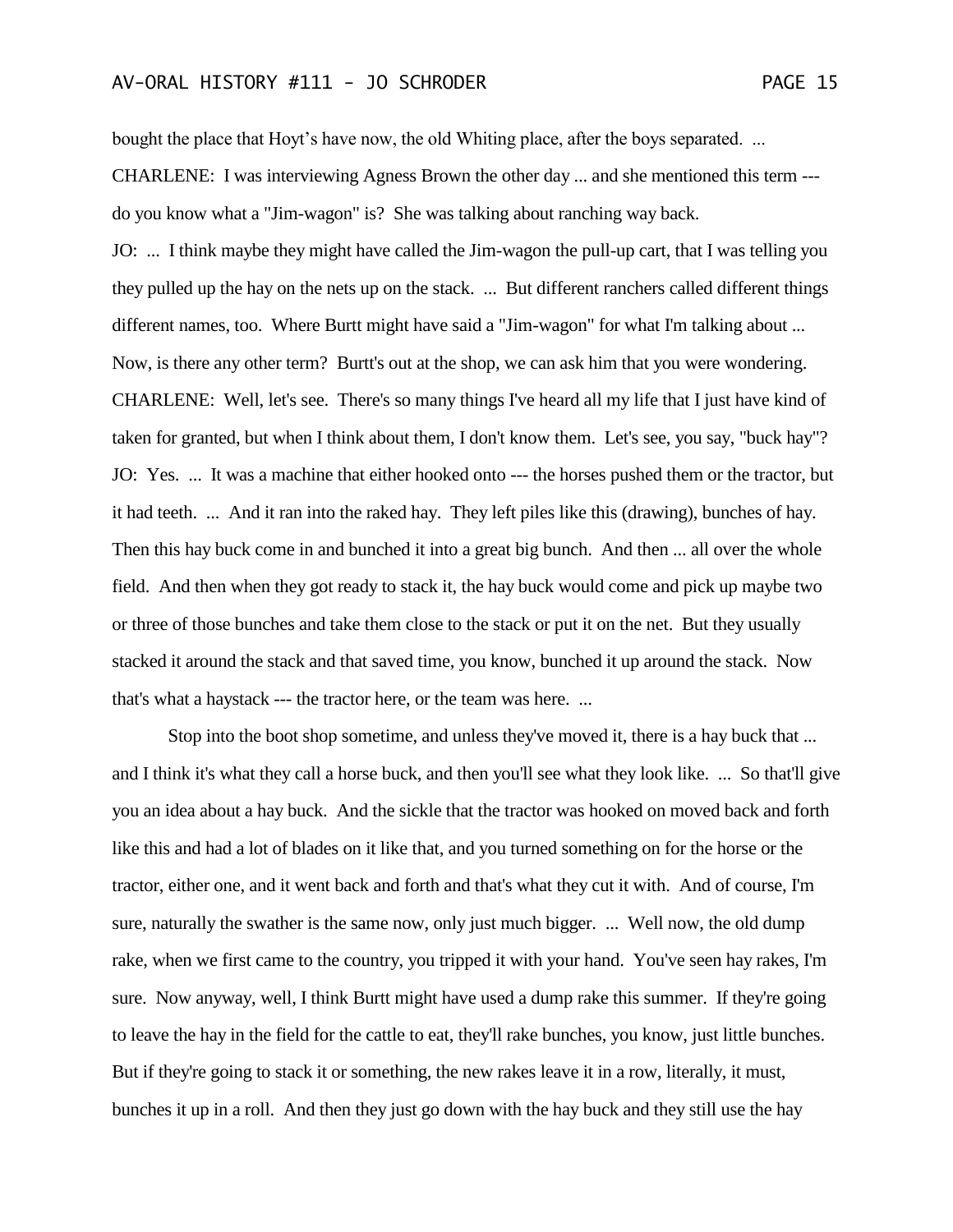buck with their stacking.

CHARLENE: How come they're all these different shapes of hay bales and haystacks? ... JO: Oh, the round bales, they are huge. They weigh ... I want to say a ton. ... Oh, a man couldn't handle them. You have to buy a machine. I stopped down at Urizars the other day, Eleanor was with me, to watch them stack one of these because I'd never seen them. This is why it costs the ranchers so much more. These new bales, either the long ones like that or the round ones, you don't have to have anybody help you feed them out, and they save manpower, but they cost so much! But anyway, the new technology, like you say, I think maybe they ... you see, they went from stacking loose hay to the bales. And man or woman handled that, they're small. I don't know how many pounds. They're plenty when you go to lift them. But these new ones are huge. And as you go out by the Grange Hall, maybe you've been out that way; I think Urizars have a stack of the big bales right across from the Grange Hall. I mean that just gives you an idea.

CHARLENE: I was just wondering why there are so many shapes of bales --- just the farmer's preference or ---

JO: Well actually, I think because it's hard to get men to work on ranches anymore. Because ranchers, wage-wise, cannot compare with other wages now. And they have to want to, and really love to, Charlene, to work on the ranch. I don't know what they're paying for wages now, I really don't, but when we first came to the country and started haying, we paid, I think, \$5 a day. Now this is comparison. And I think Burtt got \$30 a day when he hayed this summer. So, see, that's just the difference. And they have to pay that price to get anybody to do it.

CHARLENE: Really eats up the profits.

JO: There isn't any profit. I don't mean that everybody's broke, but so many people see the cattle and think because they do have the cattle that they're rich, but that's what I'm getting at. So don't take me wrong, I don't mean that. But anyhow, they are getting a living, and the banks are good. A lot of them do make it. There are a lot of rich ranchers, really well heeled, as they say, but there's a lot more that aren't. But they keep going because of the P.C.A.'s, and the banks, and loan companies. And then will come a year when they can pay half of that loan off, and they can smile.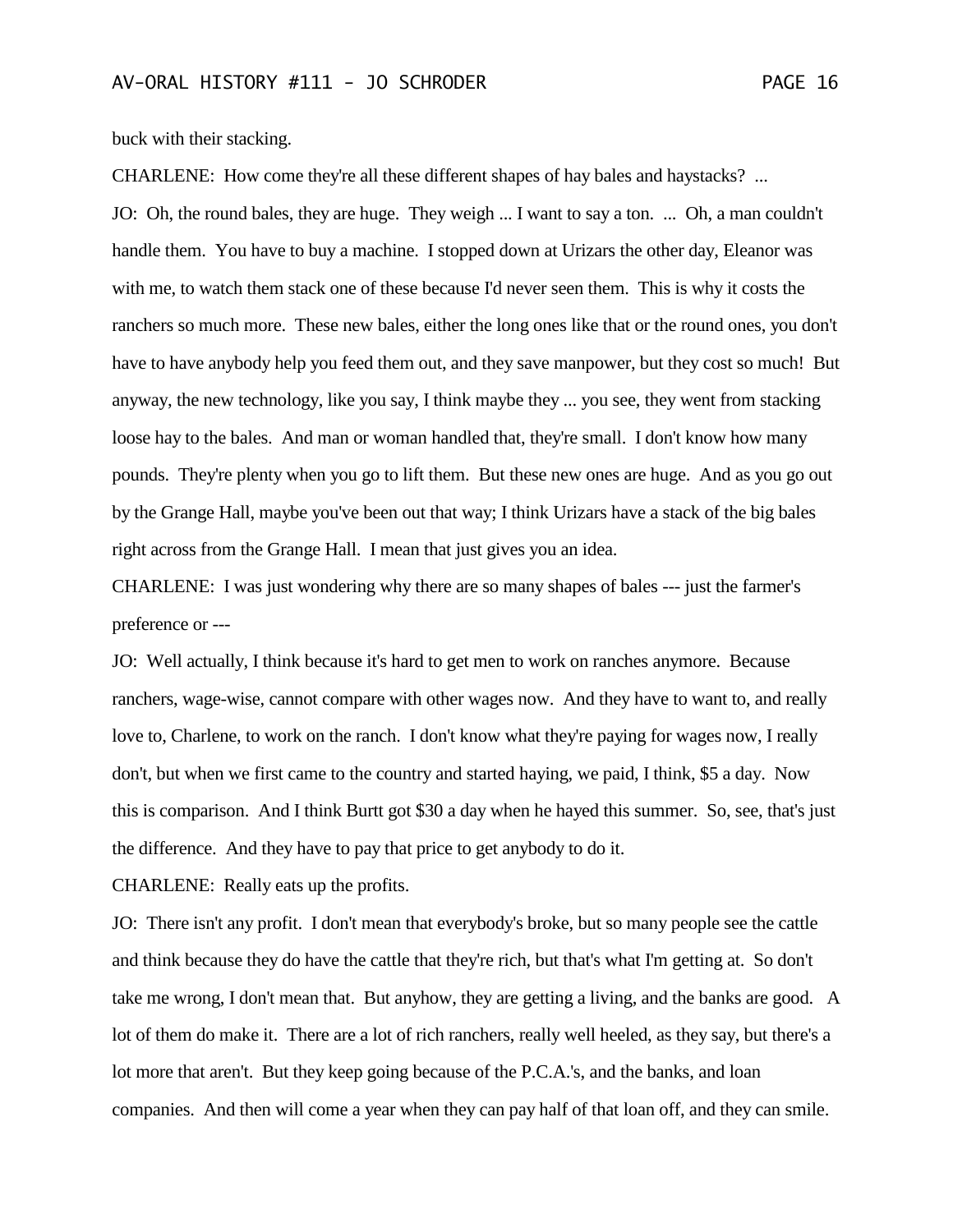...

CHARLENE: I guess you have to love an independent lifestyle, take risks every day.

JO: You sure do. It's a hard old work. But that's it, people love it, or they just --- And a lot of them that love it just can't stay in it anymore. Make more money doing something else.

...

But I told you about the first time Hollie drove the tractor and came to a ditch ... hollered, "Whoa" and went right off into the ditch. So, there's always something funny. And like the old stud that tipped the derrick over because he was looking for the --- oh, it didn't do a bit of damage. I don't know how they got it up. But he was looking for his mare. ... There was always lots of funny things that happened.

One time, my brother came to visit us and their little guys were probably six, seven, or something, and the older one, we'll say eight or nine years old, was --- didn't feel good, so the little one asked, hollered and asked me to ask Paddy if he could go outside, outside the yard. I knew better, it was in the spring with water everywhere. We lived on the swamp with water everywhere. "Sure! Fine with me." I opened the gate for the little fellow, and just five minutes later I realized what we'd done. So, we all went looking because there were canals, water in the fields. Anyway, we looked in all the ditches and he wasn't around, and so Marion and I thought of a culvert up north, or west of the house. And we knew we'd find him, a little bridge on the culvert. No, we didn't find him. And Marion said, "Mom, listen." And he was going west, in more than knee-deep water looking for Mother, lost, see, crying Mom. Boy, I'll tell you ---

...

CHARLENE: ... What kinds of things do you cook for ranch workers?

JO: Oh, just staple. ... potatoes, beans. Oh, we used to go, before we started haying, to Bend in a three-quarter ton truck and buy, at that time, \$200 to \$250 --- 'course that was lots at that time -- canned fruit, canned food, and potatoes, and we didn't buy sugar, I guess. Let's see, what else would we buy? ... Staple items. 'Course we usually bought the flour here. And just plain old home cooking. Now that's all, no fancy --- Burtt's mother could whip up a pie --- pie, cakes for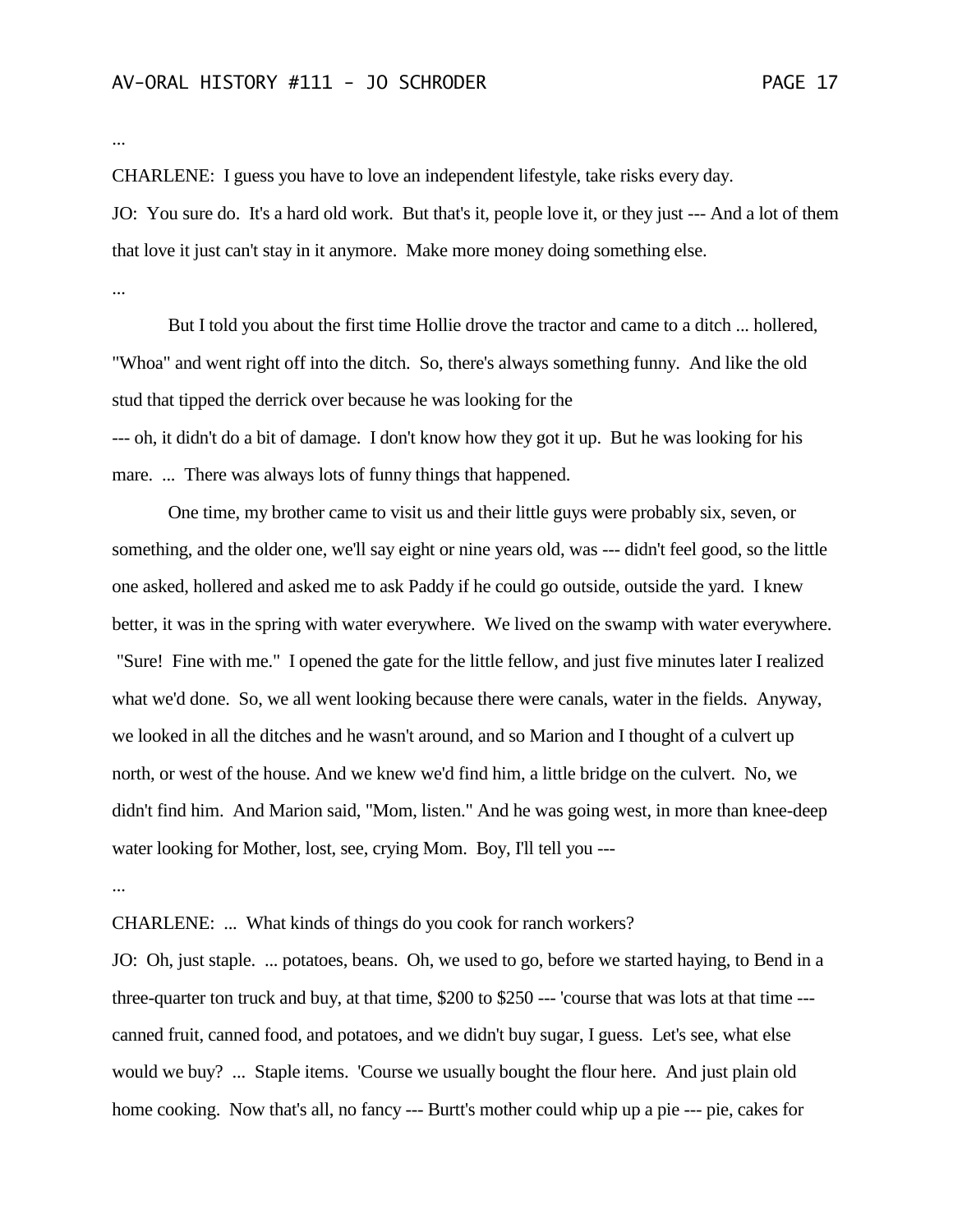dessert, puddings and all kinds of vegetables. But just the usual ordinary cooking. We would cook for, from 5 to 15, three times a day, and didn't usually hay on Sunday. Sometimes we did, of course, if we had something that had to be done, but as a general rule they got Sunday off. CHARLENE: Was the noon meal the biggest?

JO: No, all three were --- oh yeah, we had beefsteak. Usually we had meat, not just beefsteak, but usually beefsteak and potatoes. Now I never cooked potatoes because Burtt's mother never did, but lots of ranch wives do. And sometimes eggs and gravy, or meat and gravy, and potatoes, and biscuits, or hotcakes. Three times a day we had big meals when we were cooking for hay hands, you betcha. And we went to work at 6 o'clock in the morning, and worked till 6 o'clock at night, with an hour off at noon, and nobody knew any different. No coffee breaks, believe it or not! No coffee breaks. And knew no different because that was what we always did. When we had horses why they'd get up at five and wrangle the horses, as they call them, get them out of the field and get them in the corral and harness them before breakfast, get them ready to go before breakfast. Breakfast at six. But like I say, we never knew any different because --- I didn't, I never lived on a ranch till I married Burtt.

My father was a sheep man and we lived in the little town of Silver Lake, I told you, between Bend and Lakeview. But Burtt lived on a ranch all of his life. He was born and raised on a ranch at Silver Lake, that we sold when we came over here in '43. But I had lots of fun as I grew up, going to sheep camps and shearing the sheep. Always took about three days to shear Daddy's sheep. He had four bands; I think. I don't know how many, three or four thousand heads of sheep. So that was my childhood, and we had lots of fun.

Three girls and a boy, and we used to pile in the back of the old pickup and up the road we'd go. They always had a rack on it so we wouldn't fall out, but we had lots of fun doing that. So, my father was a sheep man so I knew nothing about cattle when I married Burtt.

CHARLENE: Is it a lot different, cattle and sheep ranching?

JO: Oh yeah. Lots different.

CHARLENE: How is it different?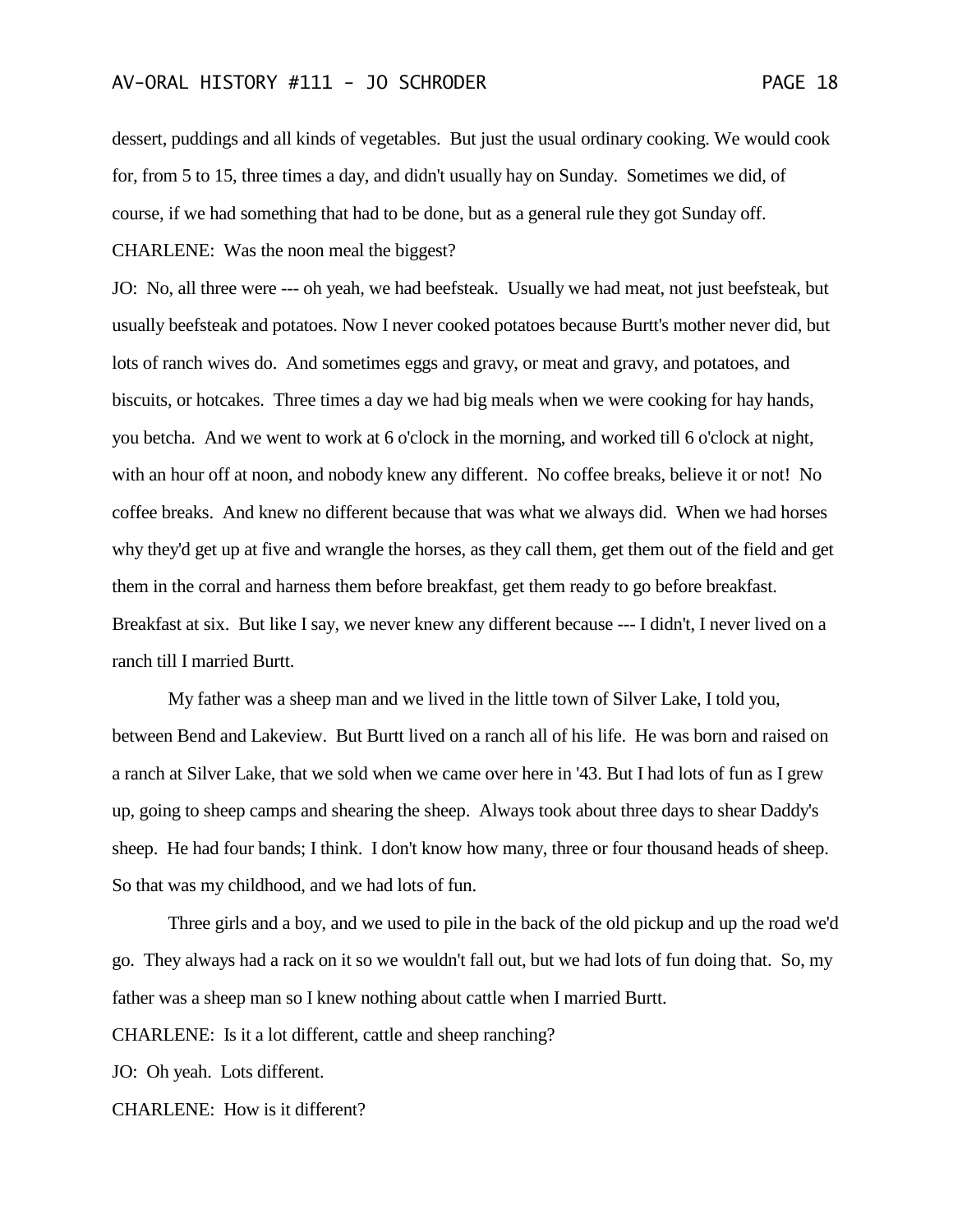JO: Daddy never had hay. ... I was thinking of the summer range. Always took the sheep up in the timber to --- for summer range, and then they brought them back to Silver Lake to feed them in the wintertime. 'Course they had hay. I just don't remember Daddy haying so much, because I didn't help. He didn't, maybe he had the hay put up, this could be. And they fed --- I remember one year they fed potatoes, they had an abundance of potatoes, the sheep loved them. But they fed corn and other kind of pellets, but ... They lambed the ewes out in the spring, that was about a month's work, more or less. And they had to help them sometimes like they had to help the cows, help their calves. And then in June, they sheared. They shear them earlier now than they did when I was a girl. And in Silver Lake County country people from California came in, sheep shearers. There were usually four or five men in a group, and they usually took three or four days. Depended on how many you had. And then that was in June, and then after they had sheared them then they took them to the summer range and left them there until, I suppose, September. Shipped the lambs before they brought them back --- usually shipped the lambs out, sold them and shipped them out, and then they started over again.

CHARLENE: How long did it take to shear?

JO: A sheep, you mean? Oh, it's amazing; a good shearer could do one in three or four minutes. Oh, Burtt's brother-in-law, sister's husband, was a sheep shearer. We might ask Burtt when we go out, how many sheep they could shear in an hour. It's amazing. I'm safe in saying now, a hundred, maybe even more, but I may be wrong, Charlene, I just don't pay that much attention. You hear it and you are amazed, but you know you don't remember it, I don't anyway. But the cycle with the cattle business is the same, fed them on the swamp after we moved over here, and then branded all the calves in the spring, and in April, we took them to Wagontire. The boys had land at Wagontire, in fact they owned nine-tenths of it, and then took about three days to trail them out there. And then that was the summer range. And then they branded again in June, I told you that. And then they started in themselves, a lot of the time.

In the fall it was time to come in, and then they'd bring them in about fair time, September, August or September. They'd gather them all and bring them back and pasture them on the fields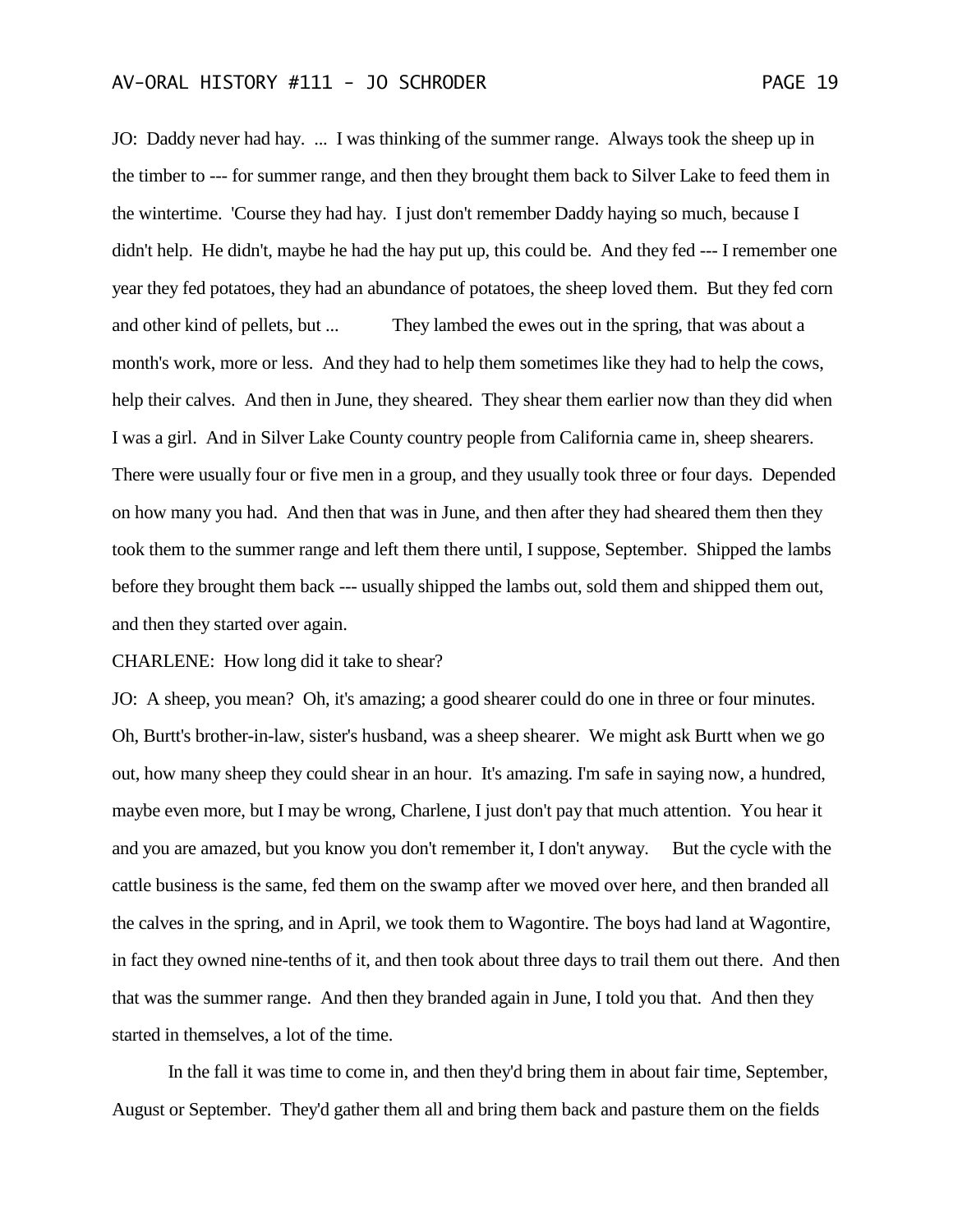that were hayed, see, they'd use that for pasture, and they didn't feed them hay until the snow came and nothing for them to eat. So that's the cycle of the cattle.

CHARLENE: How long did it take to raise a calf until you can sell it?

JO: Well, sometimes they sell them young, and sometimes yearlings. They keep them a year, usually a year, but sometimes they sell them, I can't think what they call the younger than that. But usually, yearlings is what they sell.

...

CHARLENE: Getting back to this cooking thing, you know, this will be interesting in about 50 years. Probably it will have changed so much ---

JO: Oh, they don't cook for that many anymore. See the swathers and the big machinery has taken men's places so much. No, we never cooked for less than ten, I'm sure, all through the years. When we were haying, we had ten to fifteen, twenty, maybe not twenty, no --- our crew cut down too when we got tractors, but not really, because somebody had to run the tractor. ...

CHARLENE: I wondered what you fixed for a typical breakfast?

JO: Okay, like I told you, was meat, any kind of meat. And hot cakes or biscuits, and sometimes potatoes, eggs, or gravy.

CHARLENE: Real substantial.

JO: Very, always.

CHARLENE: Have to work all that off.

JO: Burtt always --- before we went to bed, he always cut the steak for breakfast. A steak apiece for all the men. 'Course it depends, some ate more. Some drank lots of milk. We always had cows we milked, and had our own cream, made our own cheese, cottage cheese, and own butter. And we had a cow until we left the swamp and started working for wages. And I told him we'd been tied down enough, we didn't need any cows. So, I use powdered milk and I love it. But anyway --- And then just potatoes. Now Burtt's mother --- I learned from her, naturally, but she always had beans. Maybe everybody didn't have beans every day of the week, when they were cooking for men, but I know Burtt's mother did most of the time, usually red beans. Change off, lima beans, and white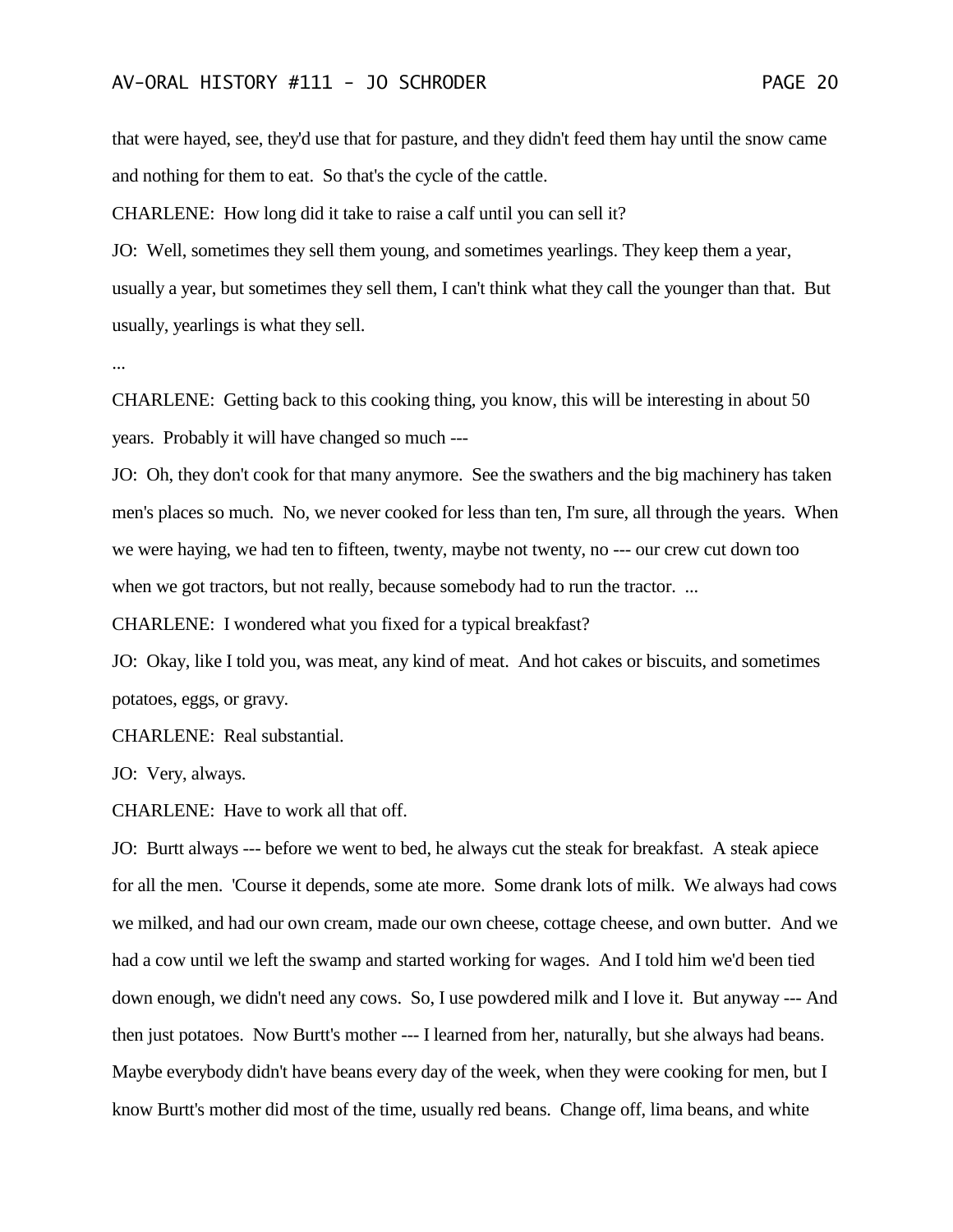beans, but mostly good old red beans. And then all kinds of vegetables, and all kinds of different desserts just like, you might say like restaurant cooking, maybe. But yet home cooking's much better. Burtt's mother was a great cook, like all older cooks. And then nothing special for dinner. We always called it "dinner" and "supper" --- it's "lunch" now. But it wasn't lunch then, it was a big meal, and the same for supper. And get up in the morning at 5 o'clock and start over again. CHARLENE: Had to start preparing that stuff about an hour before?

JO: Oh, usually. Yeah, I usually took that long.

CHARLENE: Did you cook by yourself when you were out on the ranch?

JO: No, Burtt's mother lived with us, and she helped me in the summertime until she died. And then her sister was on the swamp, Potter Swamp, with us, till we sold the swamp. So, she helped me, so really, I didn't do it myself no, completely alone, I mean during haying.

We had a little tiny house. I told you about moving the cabins from town down there, down to the swamp. We had a little tiny house, and Mother Schroder was a great big woman, a large woman. And the kitchen was about as wide --- now I'm not exaggerating --- it wasn't as wide as this; I think maybe from the dishwasher. Real small. And then we had a great big cook stove, the big old --- with home comfort in it, so it was pretty small. But as I say, we cooked for probably ten people.

We moved here in '40; Jeanie was born in '44. We moved to the swamp to stay in '44, and we lived at the Baker place because there was nothing on the swamp. The boys bought the swamp in the spring of '44, and then we cooked in tents for two different summers on the swamp, and then we stayed in that tent the second summer until November. Then we froze out and the boys went to town and bought two cabins and put them together to make us a house. And we were in that little house on the swamp until we built the new house in '48, a bigger house.

Bub and Hollie lived in a little trailer house, a trailer house that they went back and forth to Wagontire. They took care of the cattle on the desert in summer, and they lived in the trailer house. And they moved the trailer house to the swamp and helped us feed in the wintertime until the boys separated in '59.